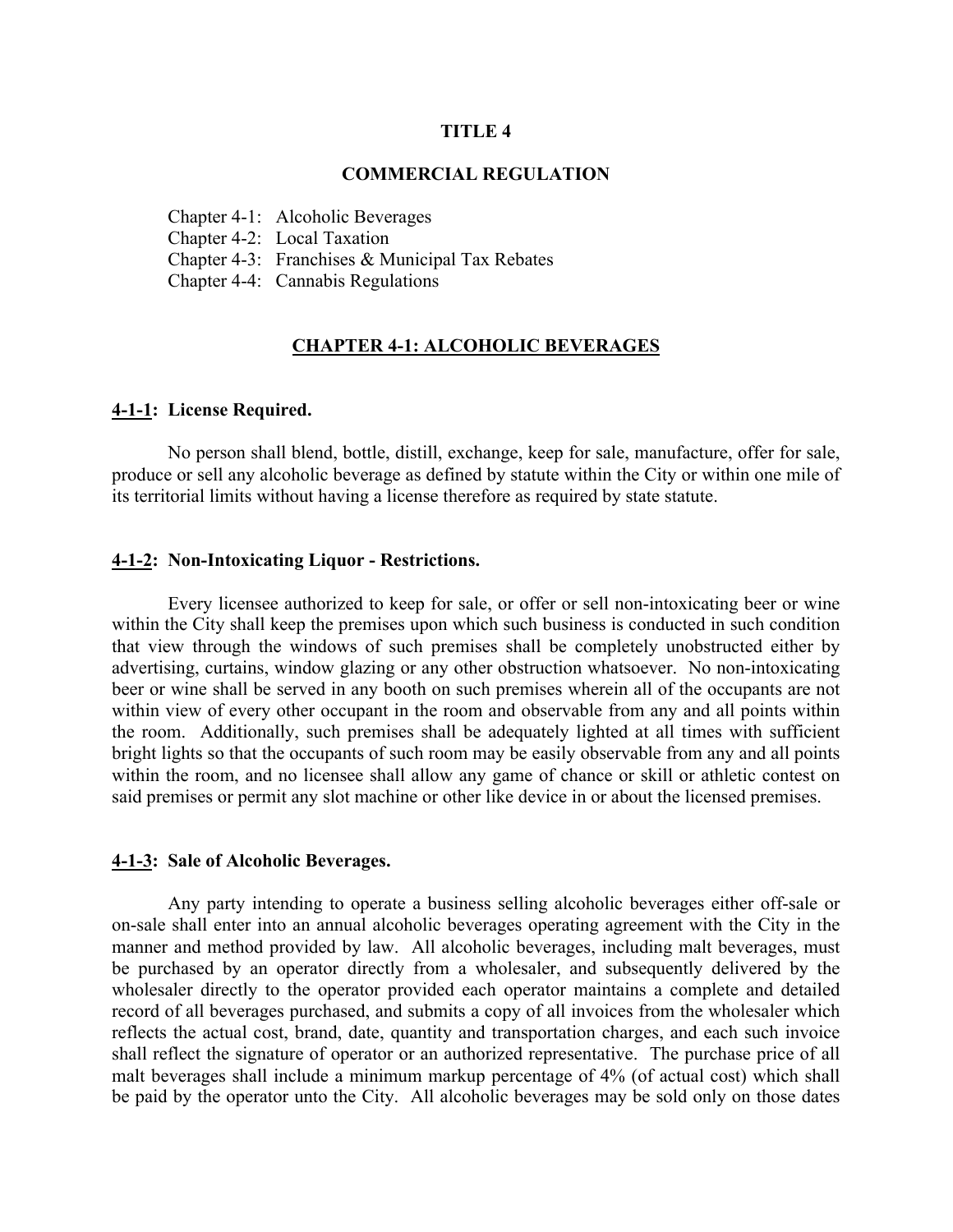and during such time of the day as is permitted by state statute.

*Updated 11.6.18 Ord. No. 565*

### **4-1-4: Fee for License.**

The City shall charge and collect from each licensee such amount or sums as it believes necessary and reasonable under the circumstances and is permitted by state statute. In the event such amount or sum is not timely satisfied in full, then the failure to do so shall be grounds for revocation of a license.

#### **4-1-5: Procedure for Revocation of License.**

A licensee shall be given ten days advance notice of a hearing before any license granted earlier is revoked by the council. A majority vote of all the city council is required for the revocation of a license.

#### **4-1-6: Dances and Spiking Permit.**

A "spiking permit" to blend or consume alcoholic beverages as provided by state statute may only be issued by the City Council prior to any event on property which is publicly owned or owned by a nonprofit corporation. The fee for a "spiking permit" shall be \$100.00 and the permit shall specify the hours for which it is valid. Before a spiking permit will be issued, the City requires proof of "Special Events" insurance with liquor liability coverage to be purchased by the host(s) of the event, which needs to name the City as an additional named insured. The applicant must be at least twenty-one (21) years of age and provide an acceptable form of identification. Per SDCL 35-1-5.5, the permit may not exceed twenty-four (24) hours and the hours of authorized consumption may not exceed those permitted for on-sale licensees.

*Updated 7.6.21 – Ord. No. 602*

### **4-1-7: Temporary License.**

A temporary license is available for Clear Lake establishments that sell alcohol for a fee of \$10.00 per event. If the applicant is outside Clear Lake City limits, but still in Deuel County, a fee of \$100.00 per event is required to receive a temporary license. No temporary licenses will be available for establishments outside of Deuel County, South Dakota. An applicant may not receive more than 100 temporary licenses in any calendar year.

A public hearing is not required for a temporary license provided the applicant for the temporary license is the holder of an on-sale alcoholic beverage license or a malt beverage license, including applicants with an operating agreement, and the temporary license is to be used in a publicly-owned facility or on public property, or property owned by a nonprofit corporation during a special event.

*Updated 05.18.21 Ord. No. 601*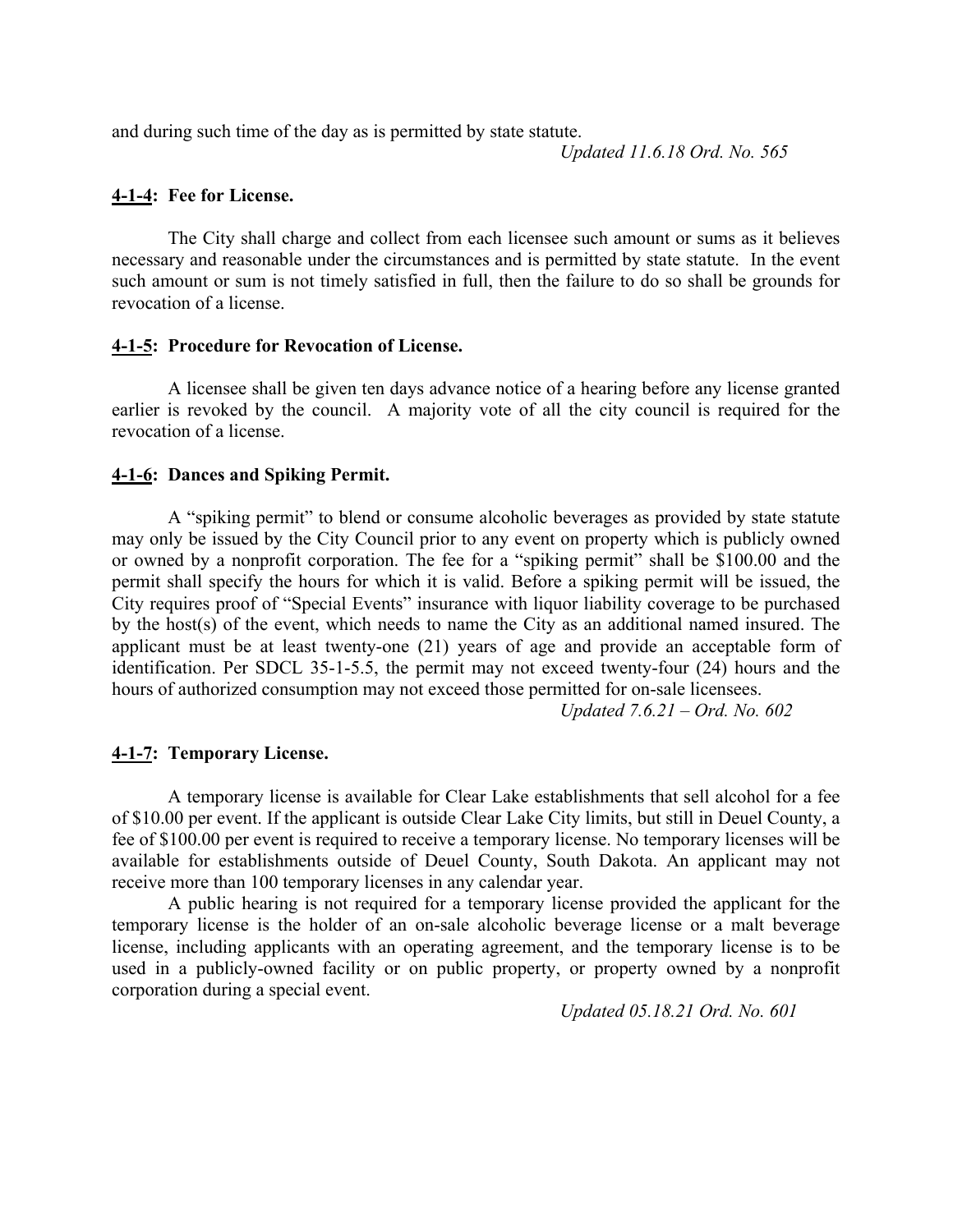#### **CHAPTER 4-2: LOCAL TAXATION**

#### **4-2-1: Municipal Retail Sales & Use Tax**

Section 1. PURPOSE. The purpose of this ordinance is to provide additional needed revenue for the Municipality of Clear Lake, Deuel County, South Dakota, by imposing a municipal retail sales and use tax pursuant to the powers granted to the municipality by the State of South Dakota, by SDCL Chapter 10-52 entitled Uniform Municipal Non-Ad Valorem Tax Law, and acts amendatory thereto.

Section 2. EFFECTIVE DATE AND ENACTMENT OF TAX. From and after the 1<sup>st</sup> day of January, 2004, there is hereby imposed as a municipal retail occupational sales and service tax upon the privilege of engaging in business a tax measured by two percent (2%) on the gross receipts of all persons engaged in business within the jurisdiction of the Municipality of Clear Lake, Deuel County, South Dakota, who are subject to the South Dakota Retail Occupational Sales and Service Tax, SDCL Chapter 10-45 and acts amendatory thereto. Tax will not be applied to items specifically exempt under SDCL Chapter 10-52-2.6, 10-52-11 and 10-52-12. Items exempted from municipal tax include: Farm Machinery and Irrigation Equipment, Parts or Repairs for Farm Machinery, Agricultural Animal Health Products and Medicine, Transportation Service, Collection and Disposal of Solid Waste, Veterinarian and Animal Specialty Services and Air Transportation.

Section 3. USE TAX. In addition, there is hereby imposed an excise tax on the privilege of use, storage and consumption within the jurisdiction of the municipality of tangible personal property or services purchased from and after the 1<sup>st</sup> day of January, 2004, at the same rate as the municipal sales and service tax upon all transactions or use, storage and consumption which are subject to the South Dakota Use Tax Act, SDCL Chapter 10-46, and acts amendatory thereto.

Section 4. COLLECTION. Such tax is levied pursuant to authorization granted by SDCL Chapter 10-52 and acts amendatory thereto, and shall be collected by the South Dakota Department of Revenue and Regulation in accordance with the same rules and regulations applicable to the State Sales Tax and under such additional rules and regulations as the Secretary of Revenue and Regulation of the State of South Dakota shall lawfully prescribe.

Section 5. INTERPRETATION. It is declared to be the intention of this ordinance and the taxes levied hereunder that the same shall be interpreted and construed in the same manner as all sections of the South Dakota Retail Occupational Sales and Service Act, SDCL Chapter 10- 45 and acts amendatory thereto and the South Dakota Use Tax, SDCL Chapter 10-46 and acts amendatory thereto, and that this shall be considered a similar tax except for the rate thereof to that tax.

Section 6. PENALTY. Any person failing or refusing to make reports or payments prescribed by this ordinance and the rules and regulations relating to the ascertainment and collection of the tax herein levied shall be guilty of a misdemeanor and upon conviction shall be fined not more than \$500 or imprisoned for thirty (30) days or both such fine and imprisonment. In addition, all such collection remedies authorized by SDCL Chapter 10-45, and acts amendatory thereto, and SDCL Chapter 10-46, and acts amendatory thereto are hereby authorized for the collection of these excise taxes by the Department of Revenue and Regulation.

Section 7. SEPARABILITY. If any provision of this ordinance is declared unconstitutional or the application thereof to any person or circumstances held invalid the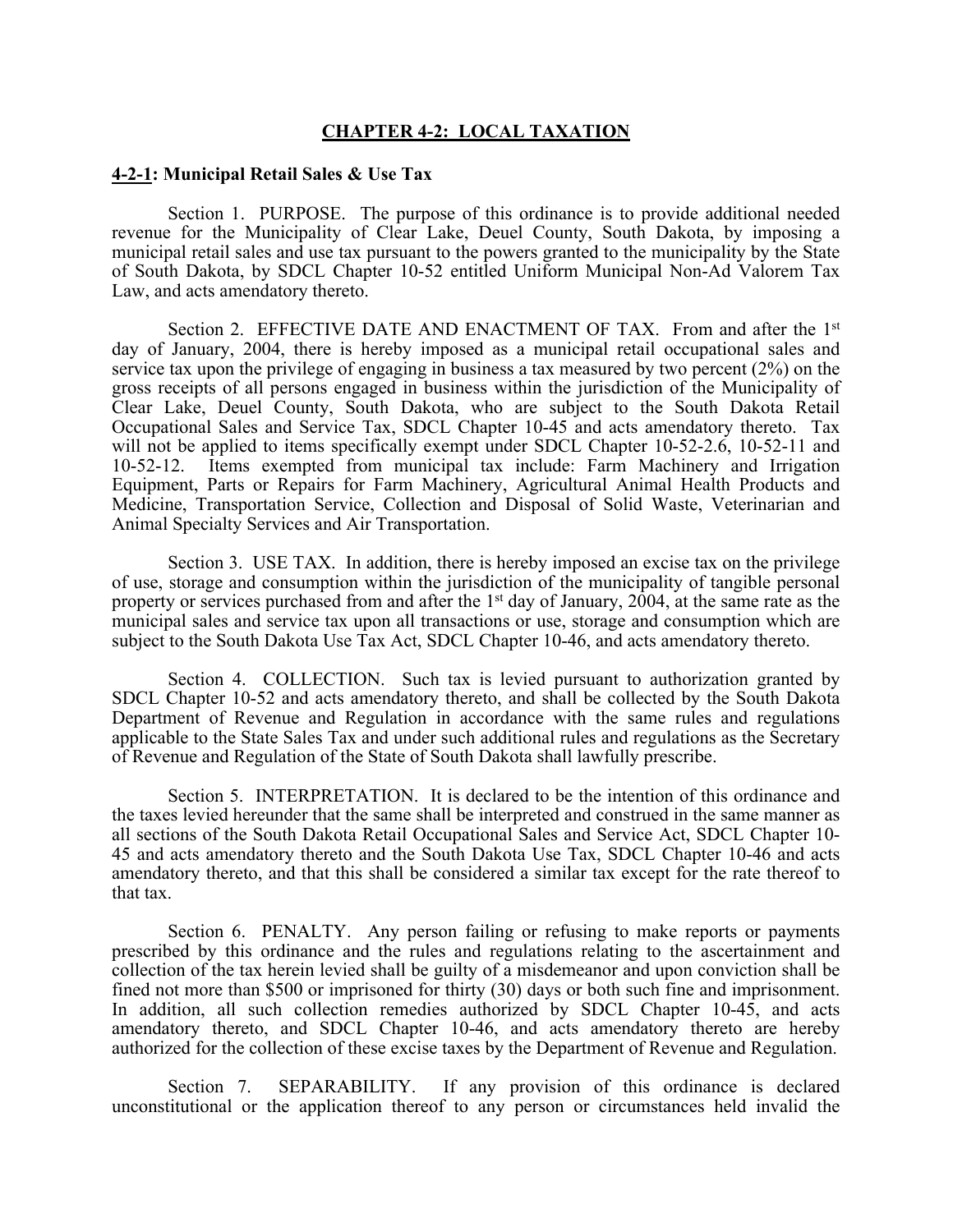constitutionality of the remainder of the ordinance and applicability thereof to other persons or circumstances shall not be affected thereby. *Updated 1.26.21 – Ord. No. 591*

#### **4-2-2: Liquor Lodge & Dining**

Section 1. PURPOSE. The purpose of this ordinance is to provide additional needed revenue for the Municipality of Clear Lake, Deuel County, South Dakota, by imposing a municipal gross receipts tax pursuant to the powers granted to the municipality by the State of South Dakota, by SDCL Chapter 10-52A, and acts amendatory thereto.

Section 2. EFFECTIVE DATE AND ENACTMENT OF TAX. From and after the first day of January, 2008, there is hereby imposed as a municipal gross receipts tax of One Percent (1%) upon the gross receipts from the sale of leases or rentals of hotel, motel, campsites or other lodging accommodations within the municipality for periods of less than twenty-eight (28) consecutive days, the sale of alcoholic beverages as defined in SDCL 35-1-1, establishments where the public is invited to eat, dine or purchase and carry out prepared food for immediate consumption, and ticket sales or admissions to places of amusement, athletic and cultural events. The tax applies to the gross receipts of all persons engaged in business within the jurisdiction of the municipality of Clear Lake, Deuel County, South Dakota, who are subject to the South Dakota Retail Occupational Sales and Service Tax, SDCL 10-45 and acts amendatory thereto.

Section 3. COLLECTION. Such tax is levied pursuant to authorization granted by SDCL Chapter 10-52A and acts amendatory thereto, and shall be collected by the South Dakota Department of Revenue and Regulation in accordance with the same rules and regulations applicable to the State Sales Tax and under such additional rules and regulations as the Secretary of Revenue of the State of South Dakota shall lawfully prescribe.

Section 4. INTERPRETATION. It is declared to be the intention of this ordinance and the taxes levied hereunder that the same shall be interpreted and construed in the same manner as all sections of the South Dakota Retail Occupational Sales and Service Act, SDCL 10-45 and acts amendatory thereto, and that this shall be considered a similar tax except for the rate thereof to that tax.

Section 5. USE OF REVENUE. Any revenues received under this ordinance may be used only for the purpose of land acquisition, architectural fees, construction costs, payment for civic center, auditoriums or athletic facility buildings, including the maintenance, staffing and operations of such facilities, and the promotion and advertising of the municipality, its facilities, attractions and activities.

Section 6. PENALTY. Any person failing or refusing to make reports or payments prescribed by this ordinance and the rules and regulations relating to the ascertainment and collection of the tax herein levied shall be guilty of a misdemeanor and upon conviction shall be fined not more than \$200 or imprisoned in the municipal jail for thirty (30) days or both such fine and imprisonment. In addition, all such collection remedies authorized by SDCL 10-45, and acts amendatory thereto, are hereby authorized for the collection of these excise taxes by the Department of Revenue.

Section 7. SEPARABILITY. If any provision of this ordinance is declared unconstitutional or the application thereof to any person or circumstances held invalid the constitutionality of the remainder of the ordinance and applicability thereof to other persons or circumstances shall not be affected thereby.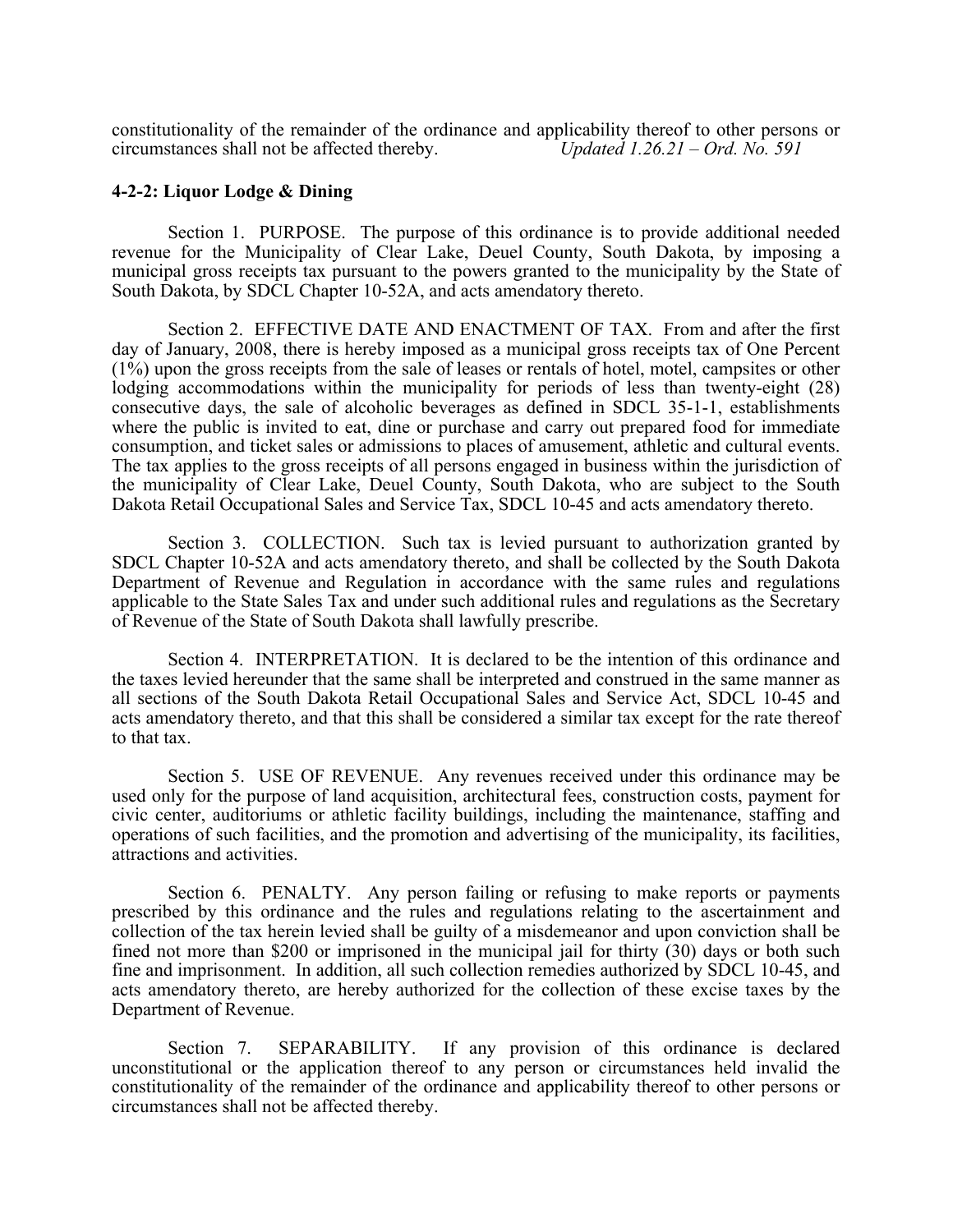# **CHAPTER 4-3: FRANCHISES**

### **4:3-1: Northwestern Public Service Company Franchise.**

**Section 1**. The right is hereby granted to NorthWestern Corporation, its successors and assigns, to occupy any of the streets, alleys, or public places of the City of Clear Lake, South Dakota, for the purpose of transmitting or distributing natural gas for a period of 20 years from the  $1<sup>st</sup>$  day of August, 2012, provided, however, that the right herein granted will not be exclusive.

**Section 2**. NorthWestern Corporation will be liable for all damages due to its negligence in constructing, operating, or maintaining its natural gas system within the City of Clear Lake, and shall at all times hold the City of Clear Lake harmless from any and all liability arising out of NorthWestern Corporation's negligence.

**Section 3**. This ordinance shall not be effective unless NorthWestern Corporation files its unconditional acceptance of this ordinance with the Finance Officer of the City of Clear Lake within 45 days after the publication of this ordinance.

### **4-3-2A: Interstate Telecommunications Cooperative, Inc. Franchise.**

### SECTION I - TITLE

This Ordinance shall be known and may be cited as the "ITC Cable Television Ordinance."

# SECTION II - DEFINITIONS

For the purposes of this Ordinance, the following phrases, terms and words, and their derivations shall have the meaning given herein. When not inconsistent with the context, words used in the present tense include the future, and words in the plural number include the singular number, and words in the singular number include the plural number. The word "shall" is always mandatory and not merely directory.

- 1. "Basic Cable Service" means the service tier which includes the retransmission of local television broadcast signals.
- 2. "Cable Television Reception Service" means the delivery by the Grantee to television receivers or any other suitable type of electronic receiver or terminal of the electronic signals and other communications services carried over said system.
- 3. "Cable Television System" or "Cable System" is a system utilizing certain electronic and other components which deliver to subscribing members of the public various communications services.
- 4. "City" is the City of Clear Lake, South Dakota.
- 5. "Council" is the City Council of Clear Lake, South Dakota.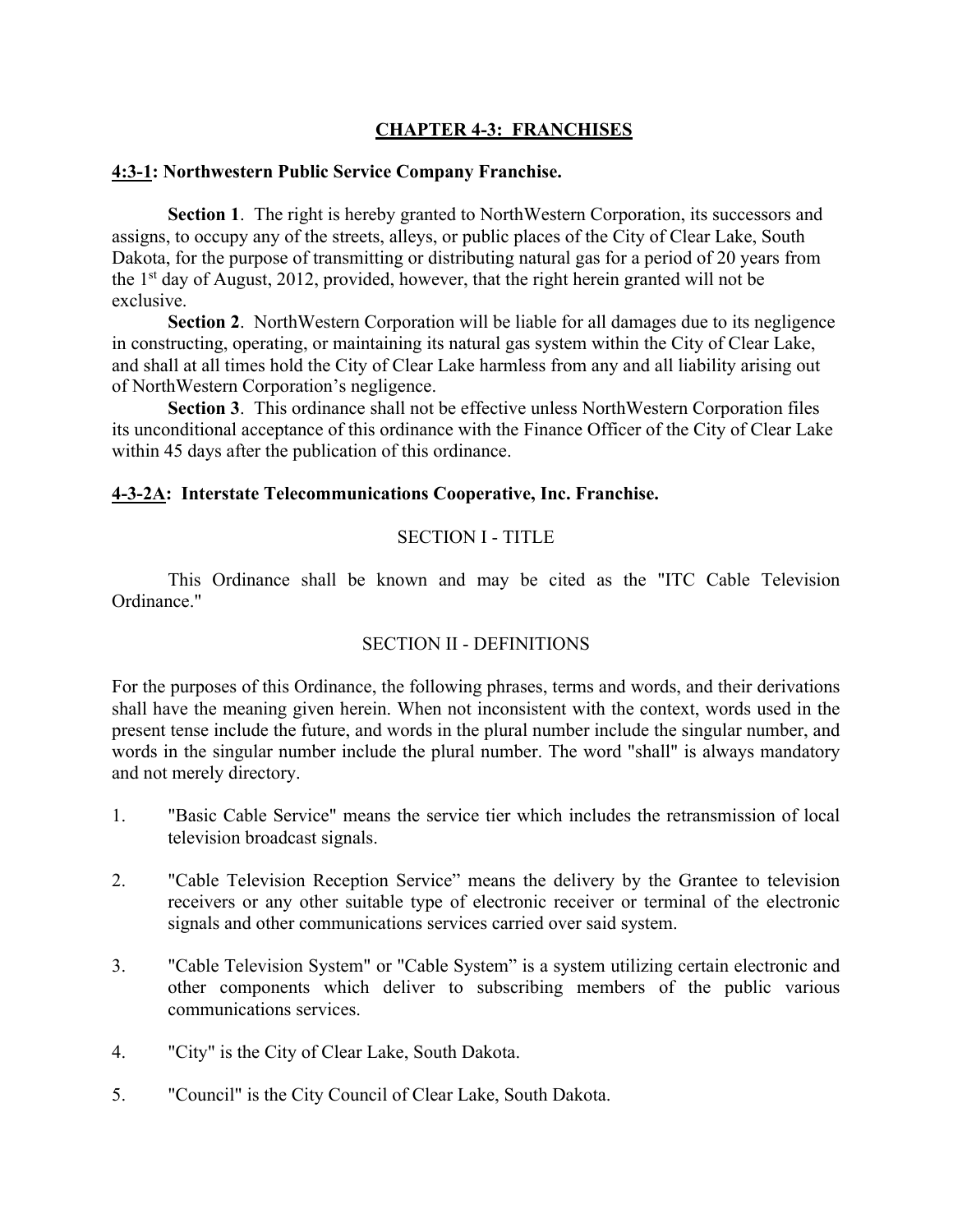- 6. "FCC" shall mean the Federal Communications Commission.
- 7. "Grantee" is Interstate Telecommunications Cooperative, Inc., in accordance with the provisions of this Ordinance.
- 8. "ITC" is Interstate Telecommunications Cooperative, Inc.
- 9. "Person" is any person, firm, partnership, association, corporation or organization of any kind and any other legally recognized entity.
- 10. "Subscribers" are those persons contracting to receive cable television reception services furnished under this ordinance by Grantee.

#### SECTION III - GRANT OF NON-EXCLUSIVE AUTHORITY

There is hereby granted by the City to the Grantee, and to its assigns, or designees or successors, the non-exclusive right to erect, maintain and operate across, along, in, over, under and upon the present and future alleys, avenues, bridges, highways, lanes, sidewalks, streets, easements dedicated for compatible uses and other public places in the City of Clear Lake, South Dakota, and subsequent additions thereto, cables, lines, manholes, poles, towers, wires, and all other equipment and fixtures necessary for the maintenance and operation in the City of a cable television system, for the purpose of distribution and transmission of audio, visual electric and electronic impulses in order to furnish digital audio, radio and television programs and various other communications services to the public for a period of five (5) years, commencing from and after the 1st day of October, 2002.

#### SECTION IV - COMPLIANCE WITH APPLICABLE LAWS AND ORDINANCES

The Grantee shall be subject to all lawful exercise of the police and regulating powers of the City during the term hereof except in those areas which have been preempted by the federal Cable Communications Policy Act of 1984, as amended or which are regulated by the FCC.

### SECTION V - TERRITORIAL AREA INVOLVED

1. This Ordinance relates to the present territorial limits of the City and to any area annexed thereto during the term of this Ordinance. Grantee shall not be required to service residents of newly annexed areas of the City or to extend service to new subscribers in areas within the City limits unless the area has a population density of fifty (50) or more homes per linear mile of cable system except upon payment by such residents of the capital costs incurred by the Grantee in bringing service to such areas or individual homes adjoining, but outside the City limits, that may be served from its existing facilities. Grantee may negotiate directly with such subscribers the amount to be charged for the bringing of the service to the subscriber.

#### SECTION VI - LIABILITY AND INDEMNIFICATION

Grantee shall keep in effect the following types of insurance coverage at all times: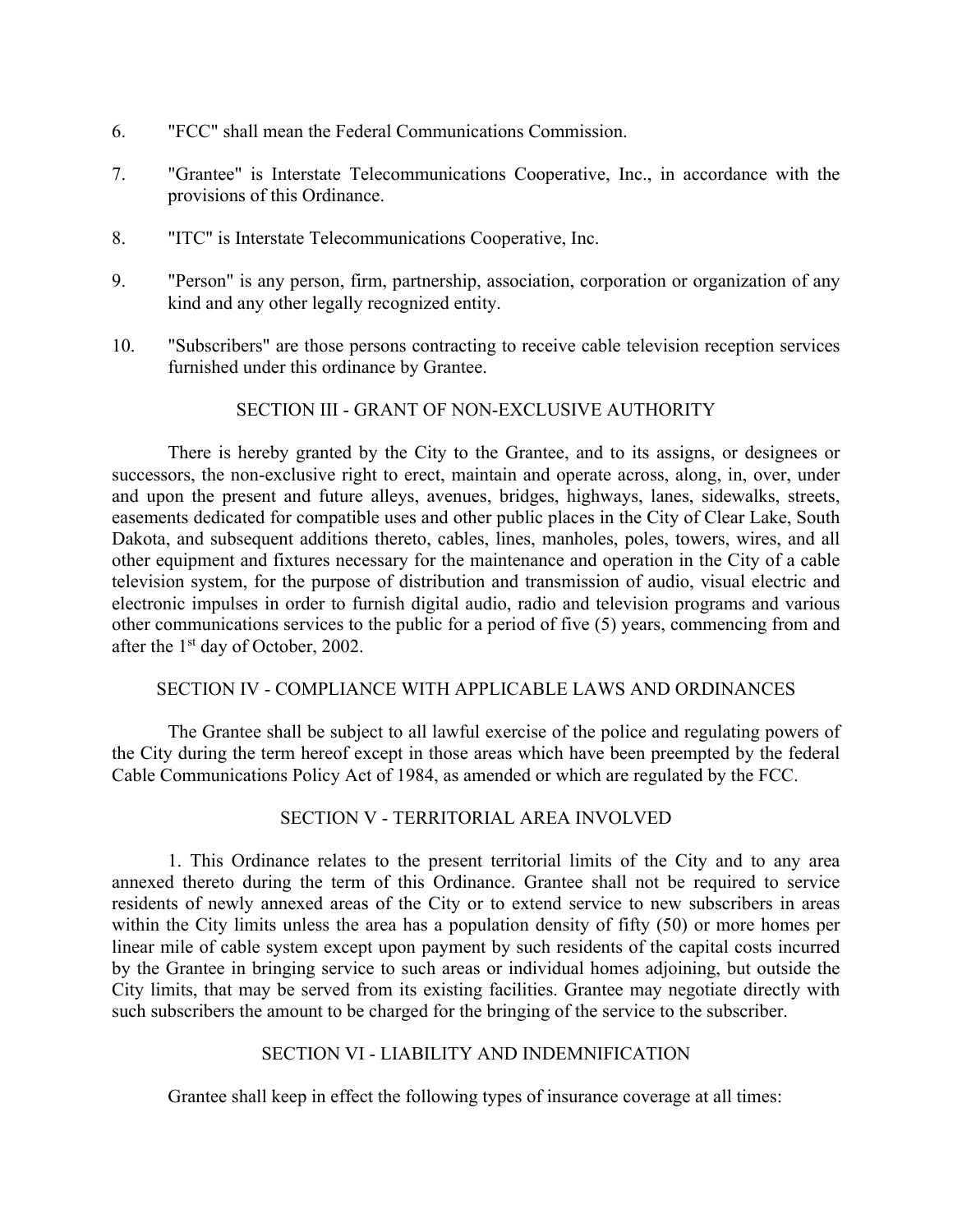(a) Worker's Compensation upon its employees engaged in any manner in the installation or servicing of its equipment and plant within the City of Clear Lake, South Dakota.

(b) Property Damage Liability insurance to the extent of Five Hundred Thousand (\$500,000.00) Dollars as to any person and Five Hundred Thousand (\$500,000.00) Dollars as to any one accident and personal injury liability insurance to the extent of Five Hundred Thousand (\$500,000.00) Dollars as to any one person and Five Hundred Thousand (\$500,000.00) Dollars as to any one accident.

Grantee shall indemnify, protect, and save harmless the City from and against losses and physical damage to property and bodily injury or death to persons, including payments made under any Worker's Compensation law which may arise out of their erection, maintenance, removal or use of any of their attachments, poles or other undertakings within the City, or by any other act of Grantee, its agents or employees. Grantee shall carry insurance in the above described amounts to protect the parties hereto from and against all actions, claims, costs, demands, expenses, judgments and liabilities which may arise or result, directly or indirectly, from or by reason of such damage, injury or loss. Grantee shall also carry such insurance as it deems necessary to protect it from all claims under the Worker's Compensation laws in effect that may be applicable to Grantee. The City shall give the Grantee prompt written notice of any such actions, claims, costs, demands, expenses, judgments, liabilities or suits. All insurance required shall be and remain in full force and effect for the entire life of the rights granted hereunder. Insurance certificates evidencing such insurance coverage shall be approved by the City Attorney and deposited with and kept on file by the City.

### SECTION VII - GENERAL SYSTEM SPECIFICATIONS

The facilities used by the Grantee shall have a minimum capacity of 115 video channels and 45 digital audio channels which will be offered to the public via various packages at various costs.

### SECTION VIII - TECHNICAL STANDARDS

Grantee shall be governed by technical standards established by the FCC.

#### SECTION IX - MAINTENANCE AND OPERATION OF SYSTEM

1. The Grantee shall render efficient and safe service, and make repairs promptly, and interrupt service only for good cause and for the shortest time possible. Such interruptions shall be preceded by notice insofar as possible and shall occur during periods of minimum use of the system.

2. The Grantee shall maintain a force of sufficient personnel to provide an adequate, prompt and safe service for the facilities.

#### SECTION X - SERVICE TO SCHOOLS AND CITY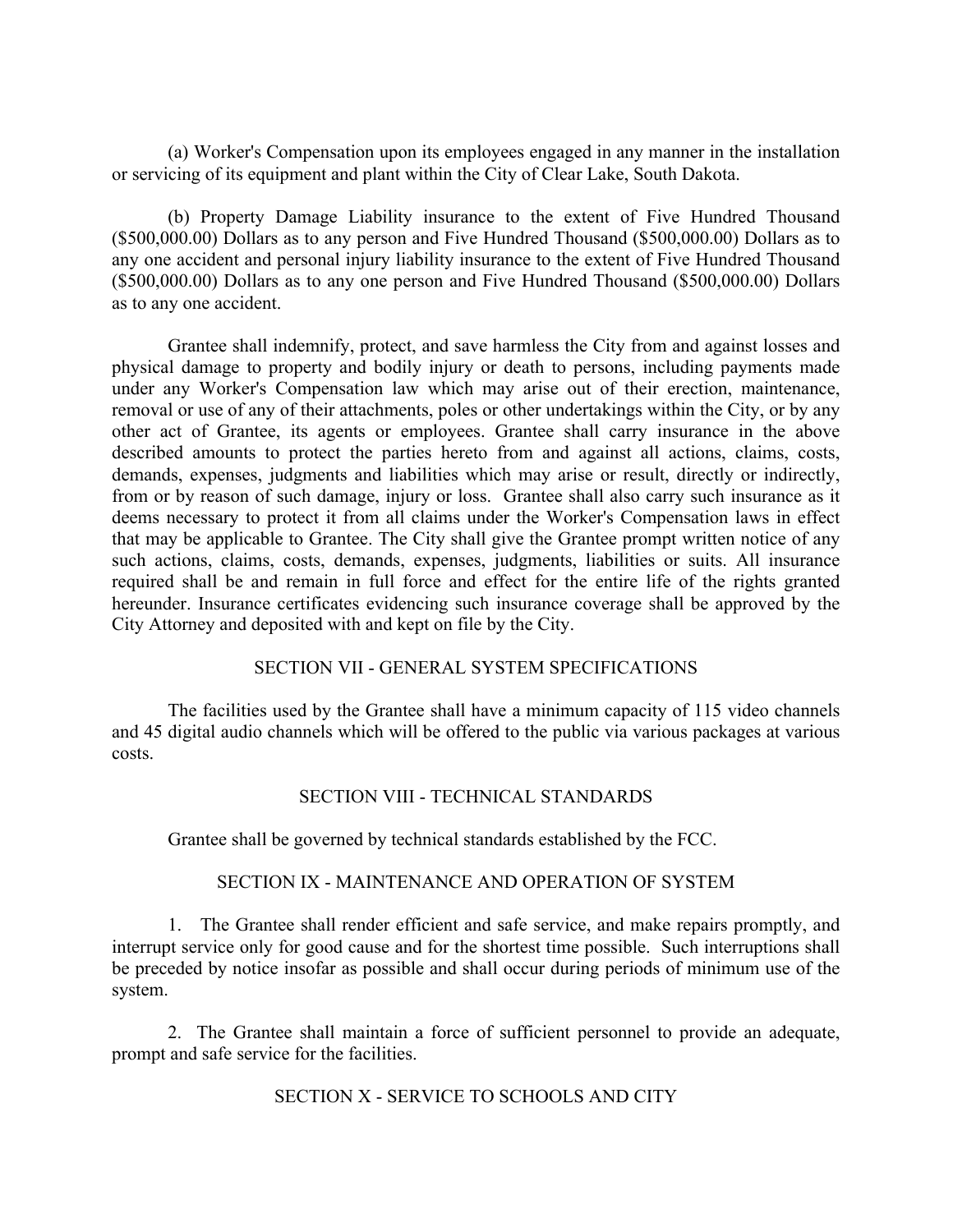The Grantee shall provide basic cable service at no cost to public schools within the City at one terminal junction for educational purposes upon request of the school system subject to the line extension provisions of Section V.

Grantee shall also provide one junction terminal without charge to one City owned building other than an apartment, or building at the airport, or hospital or nursing home, to be selected by the Council of Clear Lake, and Grantee shall also furnish the basic service to all sets connected within such building to the terminal junction without charge.

### SECTION XI - EMERGENCY USE OF FACILITIES

In the case of any disaster or emergency the Grantee shall make available its facilities to the City for emergency use during the disaster or emergency upon request of the City Council.

# SECTION XII - SAFETY REQUIREMENTS

The Grantee shall employ ordinary care and shall maintain and use commonly accepted devices and methods for preventing accidents and failures which are likely to cause damages, injuries or nuisances to the public at all times.

# SECTION XIII - NEW DEVELOPMENTS

It shall be the policy of the City to liberally amend this franchise upon application of the Grantee when necessary to enable the Grantee to take advantage of any developments in the field of transmission of digital audio, radio and television signals which will afford it an opportunity to more economically, effectively or efficiently serve its subscribers. However, this section shall not be construed to require the City to make any amendment or to prohibit it from unilaterally changing its policy stated herein.

### SECTION XIV - LIMITATIONS ON RIGHTS GRANTED

1. All distribution and transmission equipment, lines and structures erected by the Grantee within the City shall be so located as to cause minimum interference with the proper use of alleys, streets and other public places and ways, and to cause minimum interference with the reasonable convenience and rights of property owners who adjoin any of the said alleys, streets or other public places and ways, and said poles or towers shall be removed by Grantee whenever the City Maintenance Supervisor reasonably finds that the same obstructs or restricts the location or operation of any future streets or public places in the City.

2. Construction and maintenance of the transmission distribution system shall be in accordance with the provisions of the National Electrical Safety Code prepared by the National Bureau of Standards, and the National Electrical Code of the National Board of Fire Underwriters, and such applicable Ordinances and regulations of the City affecting electrical installation which may be presently in effect or changed by future Ordinances.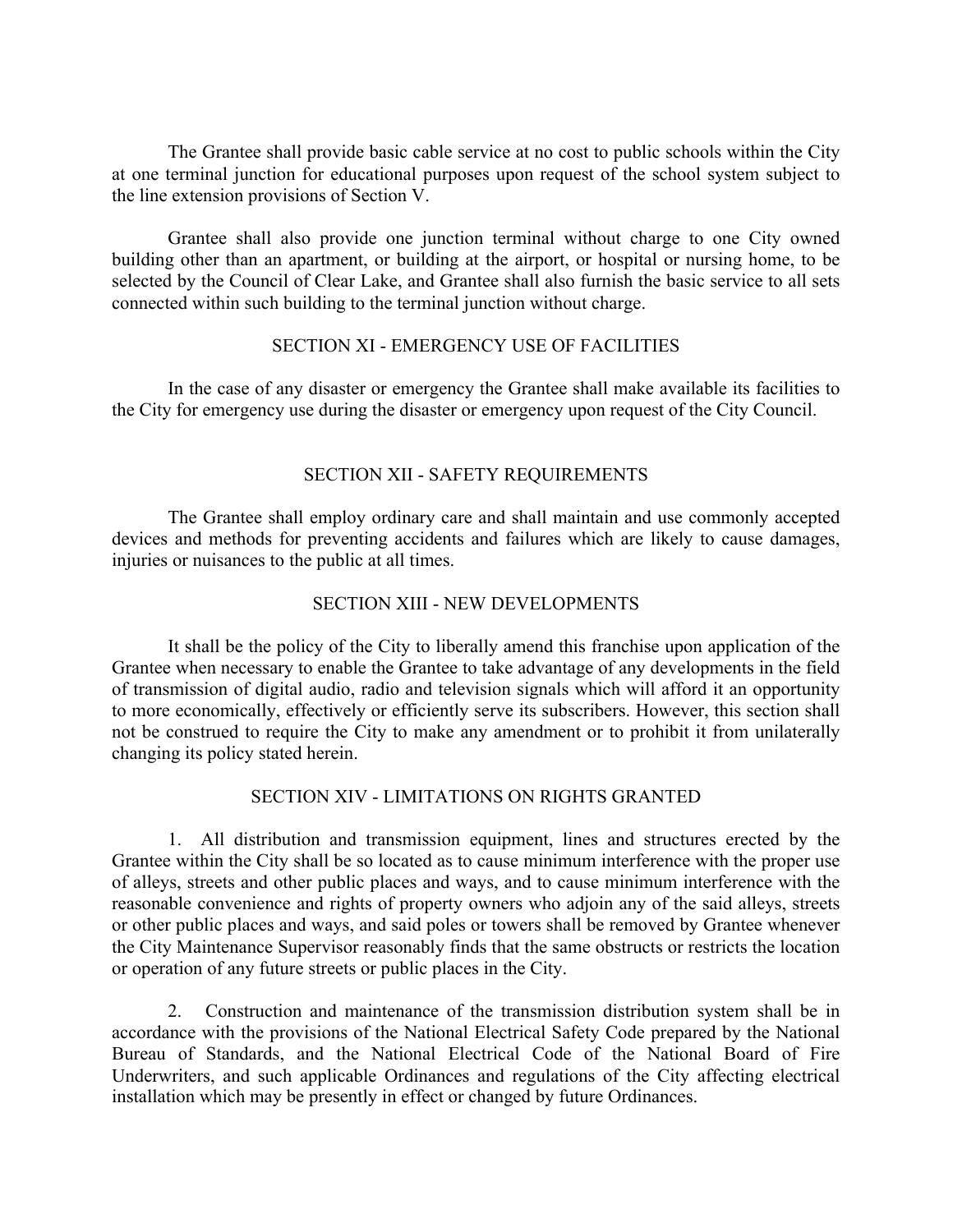3. In case of disturbance of any alley, paved areas, public way, sidewalk or street, the Grantee shall barricade, replace and restore such alley, paved areas, public way, sidewalk, street in as good a condition as before the work involving such disturbance was done at its own cost and expense and in a manner approved by the City Maintenance Supervisor. Grantee shall not be required to pay a fee for street openings.

4. All work in any way necessitated by the business of Grantee which may involve the breaking up or opening of a portion of a sidewalk, street or other part of any City-owned or City-controlled property shall at the option of the City be done by the City at the expense of the Grantee. In such instances the Grantee shall save the City harmless against all damage or loss to any person or property in accordance with the provisions of Section VI of this Ordinance. In the event the City does not exercise its option, then the Grantee shall, at its own expense and in a manner approved by the City Maintenance Supervisor, replace and restore such alley, paved area, public walk, sidewalk or street in as good as condition as before the work involving such disturbance was done.

5. If at any time during the period of this Ordinance the City shall lawfully elect to alter or change the grade of any alley, sidewalk, street or other public way, then the Grantee shall relay, relocate and remove its cables, manholes, underground conduits, wires and other fixtures at its own expense upon reasonable notice by the City.

6. All installations of equipment shall be of a permanent nature, durable and installed in accordance with good engineering practices, and comply with all existing City ordinances, regulations and state laws so as not to interfere in any manner with the right of the individual property owner or public, and any equipment installed in a public place or public way shall not interfere with the usual travel on such public way or usual use of such public place by the public and during the construction, removal or repair thereof shall not unduly impede or obstruct traffic.

7. Grantee shall, at its expense, protect, support, temporarily disconnect, relocate on the same alley, or public place, or street, or remove from the alley, public place, or street any property of Grantee when required by the City by reason of traffic conditions, public safety, street construction or vacated, or change or establishment of street grade, installation of drains, power lines, signal lines, sewers, water pipes and tracks or any other types of improvements or structures by governmental agencies when acting in a governmental or proprietary capacity; provided however, that Grantee shall in all cases have the privilege to abandon any property of Grantee in place as hereinafter provided.

8. The Grantee shall place its cables and wires underground on the same conditions and time schedule that are applicable to the providers of other ground services in those sections of the City where the City designates an area where all presently above ground services are to be placed underground.

9. In the event that the use of any part of the system is discontinued for any reason for a continuous period of twelve (12) months, or in the event such property or system has been installed in any public place or street without complying with the requirements of this Ordinance,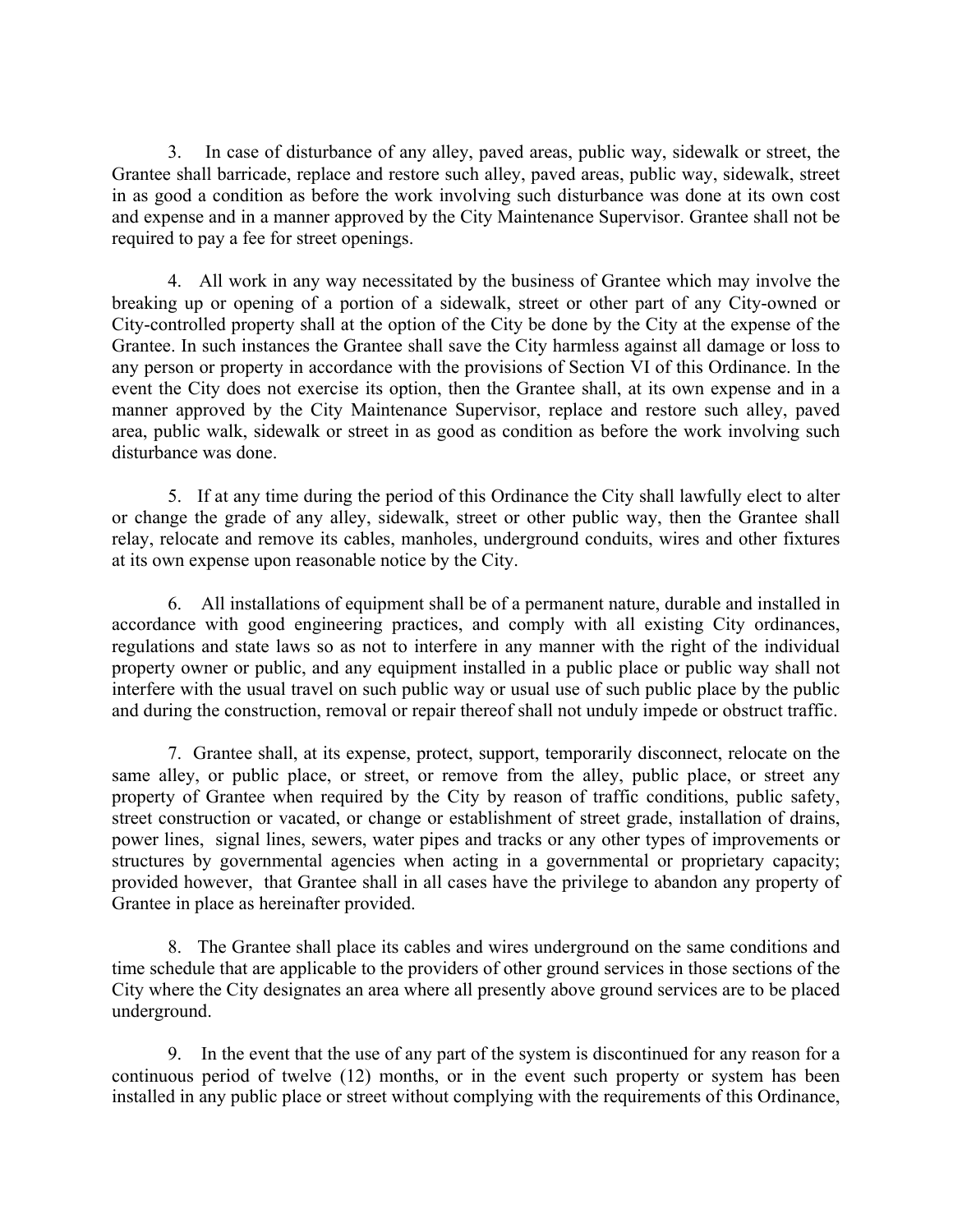or the rights granted hereunder have been canceled, expired or terminated, then Grantee shall promptly remove all above ground facilities, wires, etc. from the public places and streets other than any which the City may permit to be abandoned in place, subject to the rights of the City to acquire or transfer the system as specified in Section XVIII. In the event of such removal, then Grantee shall promptly restore the other area or street from which such property has been removed to a condition satisfactory to the City.

10. Grantee shall submit to the City an instrument to be approved by the City which transfers the ownership of any such permanently abandoned property in place to the City.

#### SECTION XV - OWNERSHIP AND REMOVAL OF FACILITIES

All cable and passive equipment for cable television reception service installed by the Grantee at a subscriber's location shall remain the property of the Grantee and Grantee shall have the right to remove said cable and equipment except as otherwise agreed in writing at the time of installation. Grantee shall have the right, at anytime, to disclaim any further ownership rights to the interior wiring and specified equipment and fittings at a subscriber's residence or other building by giving written notice to the subscriber. The interior wiring and any equipment or fitting specified in the notice shall become the property of the subscriber upon such a notice being given without any payment obligations on the part of the subscriber. However, the Grantee shall have the right to use said interior wiring and specified equipment without charge when it is providing service to the premises. The Grantee shall promptly remove all its above ground equipment and facilities from the premises of such subscriber upon the subscriber's request to terminate service, and all of which is subject to FCC regulations.

#### SECTION XVI - ASSIGNMENT OF ORDINANCE

The Grantee shall not assign this Ordinance to another person without prior approval of the City Council and which approval shall not be unreasonably withheld.

### SECTION XVII – CITY'S COMPENSATION

Grantee shall pay three (3%) percent of the annual "gross subscriber revenues" as defined hereinafter annually unto the City as compensation for the said franchise as long as the Grantee operates its cable system for audio and video services within the City. "Gross subscriber revenues" shall include those revenues derived from the monthly service charge paid by subscribers unto Grantee. "Gross subscriber revenues" shall not include any federal or state taxes relating to services provided by or fees charged by the Grantee, nor revenues received as installation charges and fees for reconnections, inspections, modifications or repairs of any installations.

The annual payments by the Grantee unto the City shall be in lieu of any license tax, occupation tax, or similar levy. However, nothing contained herein shall in anyway relieve Grantee from the obligation of paying property taxes unto the City of Clear Lake or any other governmental subdivision of the State of South Dakota or any other taxes lawfully levied by the State of South Dakota on Grantee's cable system. Furthermore, such payments do not affect the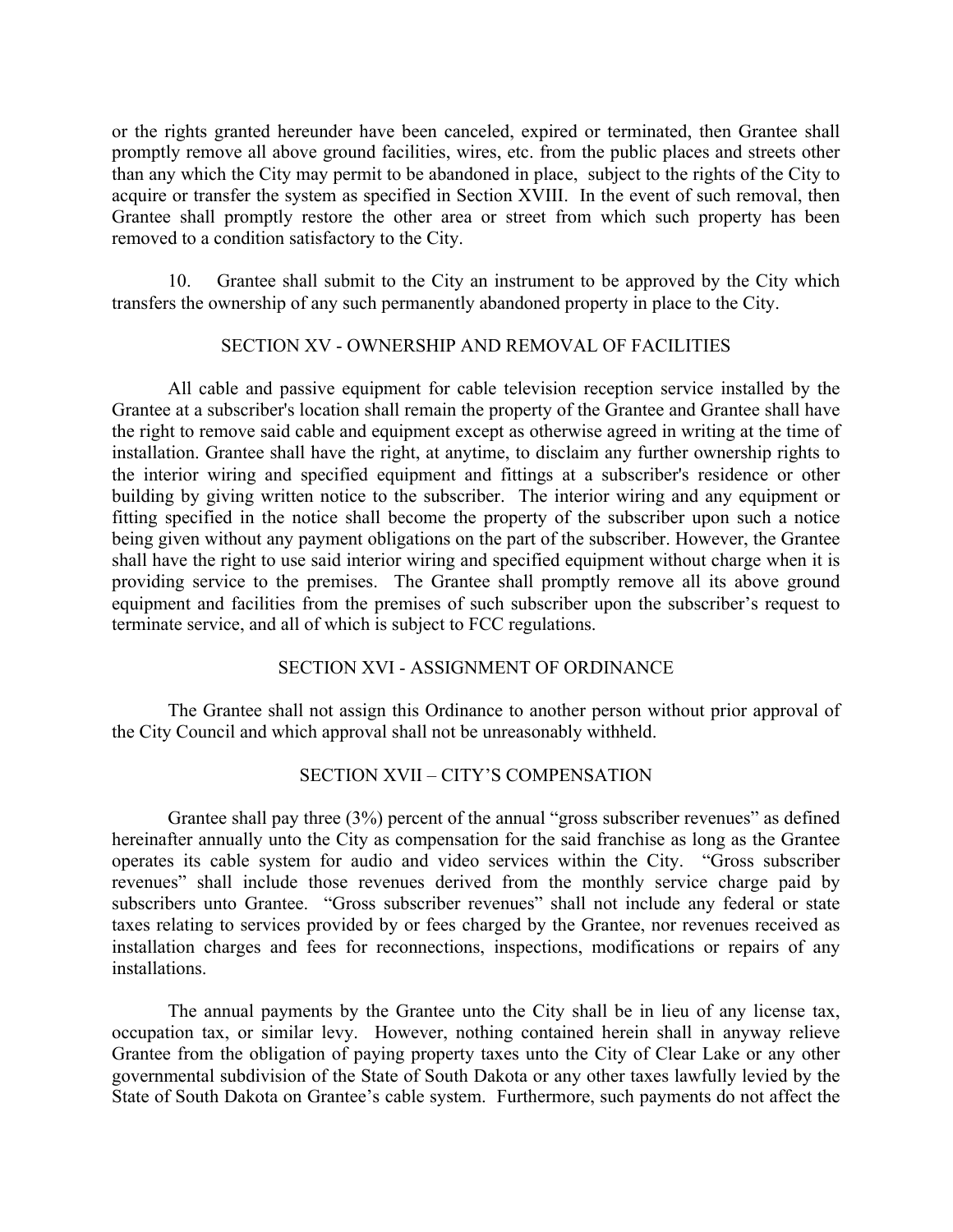responsibility of the Grantee to collect state and local sales tax on the services provided.

Grantee shall file a statement prepared by a Certified Public Accountant with the City showing the "gross subscriber revenues" as defined herein within ninety (90) days after the expiration of Grantee's fiscal year during the term set forth hereinbefore. It shall be the Grantee's duty to pay the amount due for the fiscal year covered by such statement unto the City within fifteen (15) days after the time for filing such statement. No such payments shall be due and payable by the Grantee unto the Grantor until the Grantee's system is providing services to subscribers.

#### SECTION XVIII - ANNUAL FINANCIAL REPORT AND BOND

Grantee shall file an annual financial report with the City within ninety (90) days after the expiration of its fiscal year. Grantee shall not be required to post a bond or cashier's check for the faithful performance of its obligations under this Ordinance.

### SECTION XIX - DURATION AND RENEWAL OF ORDINANCE

The rights granted to Grantee herein shall terminate on the  $30<sup>th</sup>$  day of September, 2007, subject to the provisions of this section. This Ordinance shall be subject to renewal pursuant to the provisions of the Cable Communications Policy Act of 1984, as amended, applicable to new ordinances that are in the nature of a franchise. The Ordinance shall remain in effect even if the original five (5) year term has expired pending final completion of renewal proceedings. If this Ordinance is not renewed or if it is revoked for cause by the City, then the transfer of Grantee's system shall be governed by Section 627 of the Cable Communications Policy Act of 1984, as amended.

### SECTION XX - ERECTION, REMOVAL AND COMMON USE OF POLES

1. No poles or other wire-holding structures shall be erected by the Grantee without prior approval of the City Maintenance Supervisor with regard to height, locations or type or any other pertinent aspect, which approval shall not be unreasonably withheld. However, no locations of any pole or wire-holding structure of the Grantee shall be a vested interest and such poles or structures shall be modified or removed by the Grantee at its own expense whenever the City Maintenance Supervisor determines that the public convenience would be enhanced thereby.

2. Where there are poles or other wire-holding structures already existing in use in serving the City available for use by Grantee, but Grantee does not make arrangements for such use, then the City Council may require Grantee to use such poles and structures if it determines that the public convenience would be enhanced thereby and the terms of the use available to the Grantee are just and reasonable.

3. Grantee shall grant joint use of any and all poles owned by it to the City free of expense for any proper municipal purpose acceptable to Grantee insofar as it may be done without interfering with the enjoyment and free use of Grantee's own fixtures and wires, and the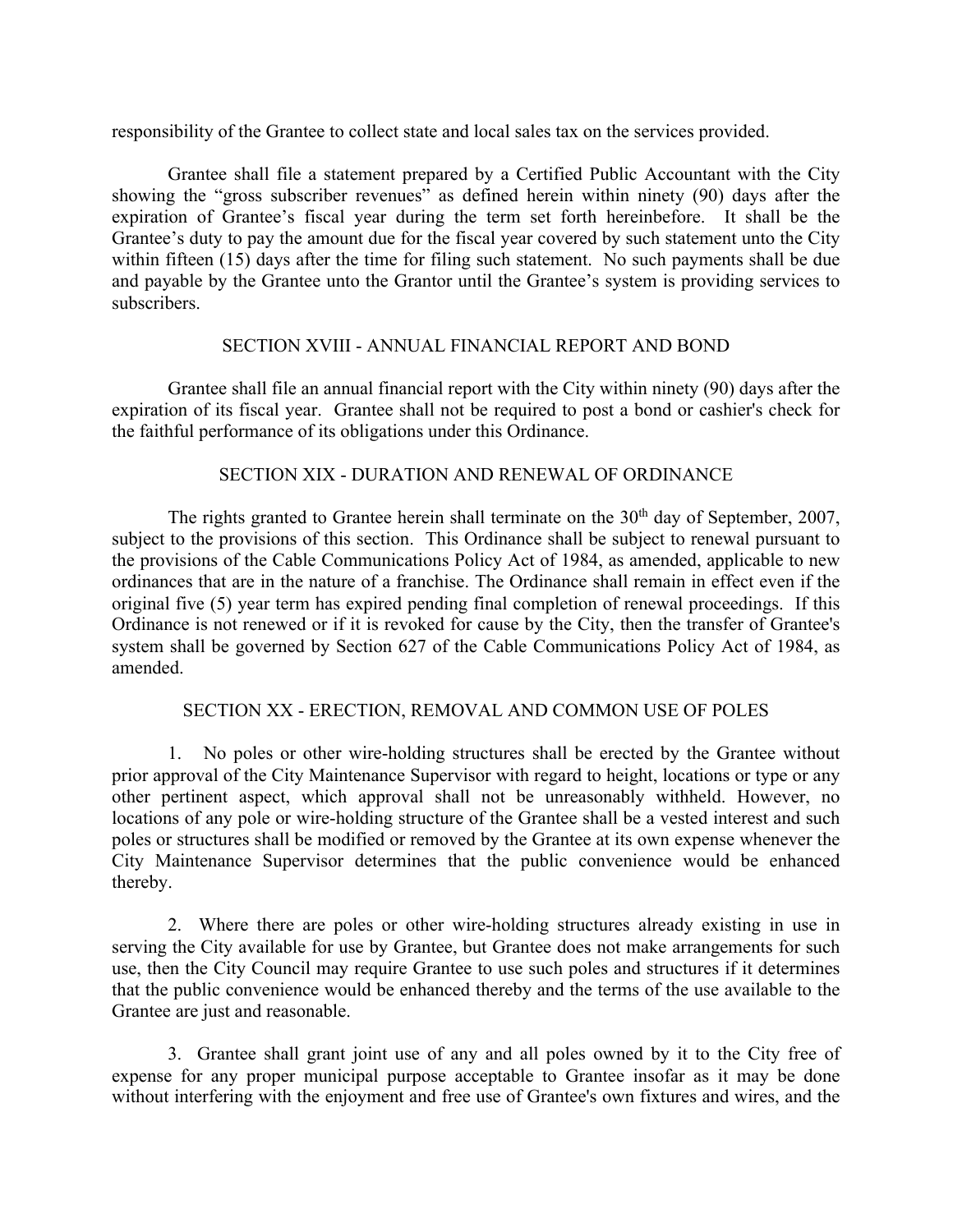City shall hold Grantee harmless from any and all actions, causes of actions or damages caused by the placing of the City's appurtenances or wires upon the poles of the Grantee. Proper regard shall be given to all existing safety rules covering construction and maintenance in effect at the time of construction. If, in accommodating the City's joint use of their poles, Grantee is required to change or replace poles or install new poles, then the City shall compensate Grantee for such additional expense.

4. Where the City or a public utility serving the City desires to make use of poles or other wire-holding structures of the Grantee, but an agreement therefore with the Grantee cannot be reached, then the Council may require the Grantee to permit such use for such consideration as is just and reasonable and upon such terms as the Council determines the use would enhance the public convenience and would not unduly interfere with the Grantee's operations.

### SECTION XXI - RATES

1. Grantee shall at all times maintain on file with the City Finance Officer a schedule setting forth all charges and rates to be made to subscribers for basic cable service, including installation charges. Grantee shall file in writing with the City Finance Officer any changes in the rates or charges for basic service unless exempted by FCC regulations at least thirty (30) days in advance of the effective date of the rate change.

2. Grantee shall comply with the rate regulation rules of the FCC during the term hereof.

3. The monthly rate set forth in the schedule filed pursuant to subsection (1) above shall be payable in advance.

4. The Grantee shall not discriminate in rates between customers of the same category except to the extent permitted by the Cable Communications Policy Act of 1984, as amended and FCC regulations.

#### SECTION XXII - MISCELLANEOUS

Complaints regarding the quality of service, equipment malfunctions and similar matters shall first be directed to Grantee's office (312 Fourth Street West, Clear Lake, South Dakota 57226), or call 611 or 1-800-417-8667 or 605-874-2181 for resolution.

#### SECTION XXIII - MODIFICATION OF OBLIGATIONS

In addition to any other remedies provided by law or regulation, Grantee's obligations under this ordinance may be modified, at its request, in accordance with Section 625 of Cable Communications Policy Act of 1984 as it now exists or as hereafter amended.

#### SECTION XXIV - SEVERABILITY

If any clause, phrase, portion, section, sentence or subsection of this Ordinance is, for any reason, held invalid or unconstitutional by any court of competent jurisdiction, or is preempted or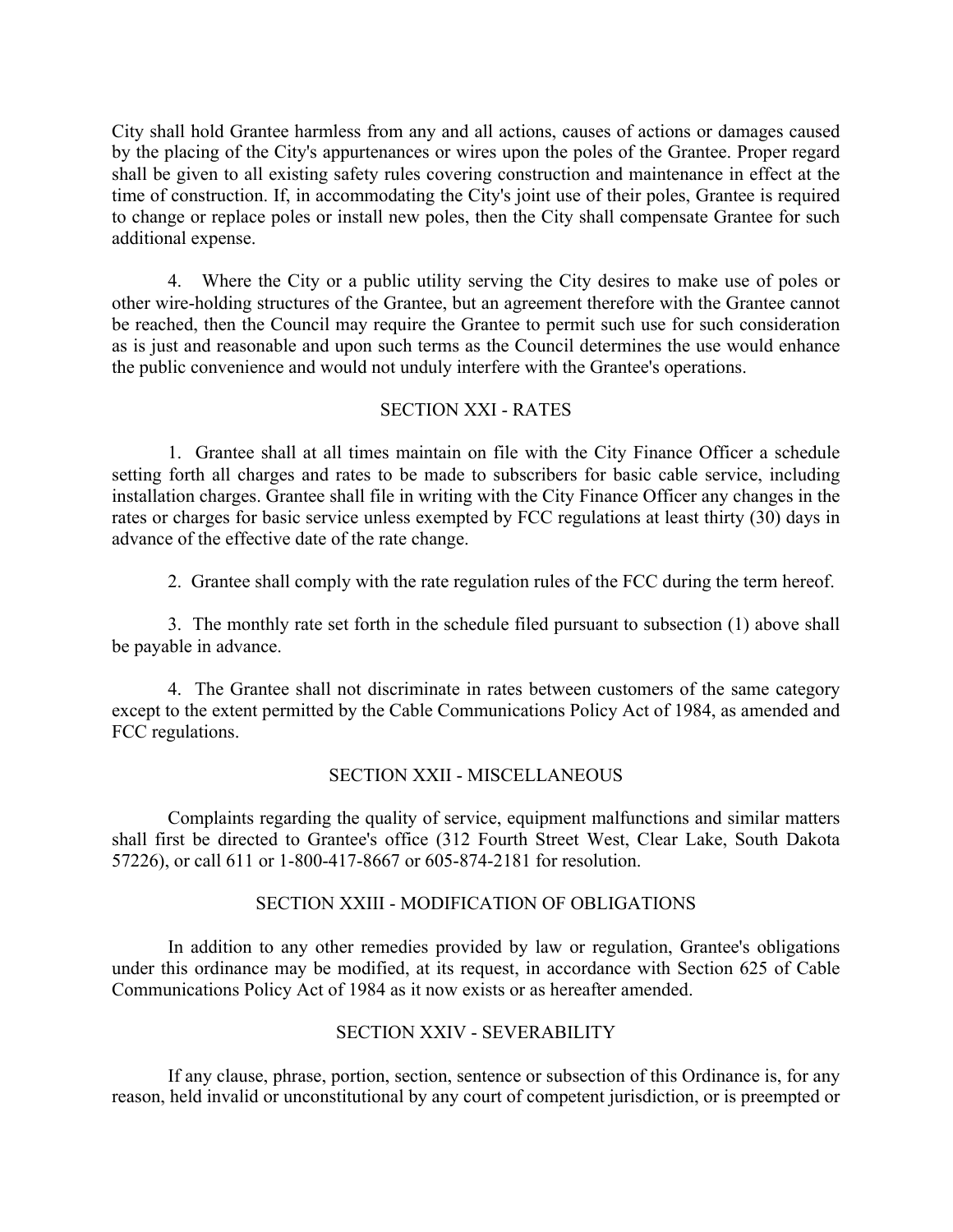superceded by FCC regulation, then such portion shall be deemed a distinct, independent and separate provision and such holding shall not affect the validity of the remaining portions thereof.

#### SECTION XXV - PUBLICATION

Grantee shall pay to the City a sum of money sufficient to reimburse it for all expenses incurred by it in connection with the publication of this Ordinance. Such payment to be made to the City by Grantee within thirty (30) days after the City shall furnish Grantee with a written statement of such expense.

#### SECTION XXVI - ORDINANCE REPEAL

All Ordinances or parts of Ordinances in conflict herewith are hereby repealed.

### **4-3-2B: Amended ITC Ordinance.**

### SECTION I.

This Ordinance amends Ordinance No. 419 and grants Interstate Telecommunications Cooperative, Inc., its nonexclusive right set forth in Ordinance No. 419 to continue for five (5) additional years commencing 10/1/2007. Furthermore, the rights granted herein shall continue indefinitely to renew for additional five (5) year periods hereafter upon the expiration of each five (5) year period unless either party notifies the other party to the contrary in writing at least ninety (90) days prior to the expiration date.

SECTION II.(replaces Section XVII)

Grantee shall pay three (3%) percent of the annual "gross subscriber revenues" as defined hereinafter annually unto the City as compensation for the said franchise as long as the Grantee operates its cable system for audio and video services within the City. "Gross subscriber revenues" shall include those revenues derived from the monthly service charge paid by subscribers unto Grantee. "Gross subscriber revenues" shall not include any federal or state taxes relating to services provided by or fees charged by the Grantee, nor revenues received as installation charges and fees for reconnections, inspections, modifications or repairs of any installations. Grantee shall pay the amount due for the past calendar year unto the City within ninety (90) days after the conclusion of the calendar year.

The annual payments by the Grantee unto the City shall be in lieu of any license tax, occupation tax, or similar levy. However, nothing contained herein shall in anyway relieve Grantee from the obligation of paying property taxes unto the City of Clear Lake or any other governmental subdivision of the State of South Dakota or any other taxes lawfully levied by the State of South Dakota on Grantee's cable system. Furthermore, such payments do not affect the responsibility of the Grantee to collect state and local sales tax on the services provided.

# SECTION III. (replaces Section XVIII)

Grantee shall provide a copy of its latest audited annual financial report to the City upon request by the City. Grantee shall not be required to post a bond or a cashier's check for the faithful performance of its obligations under this Ordinance.

### SECTION IV.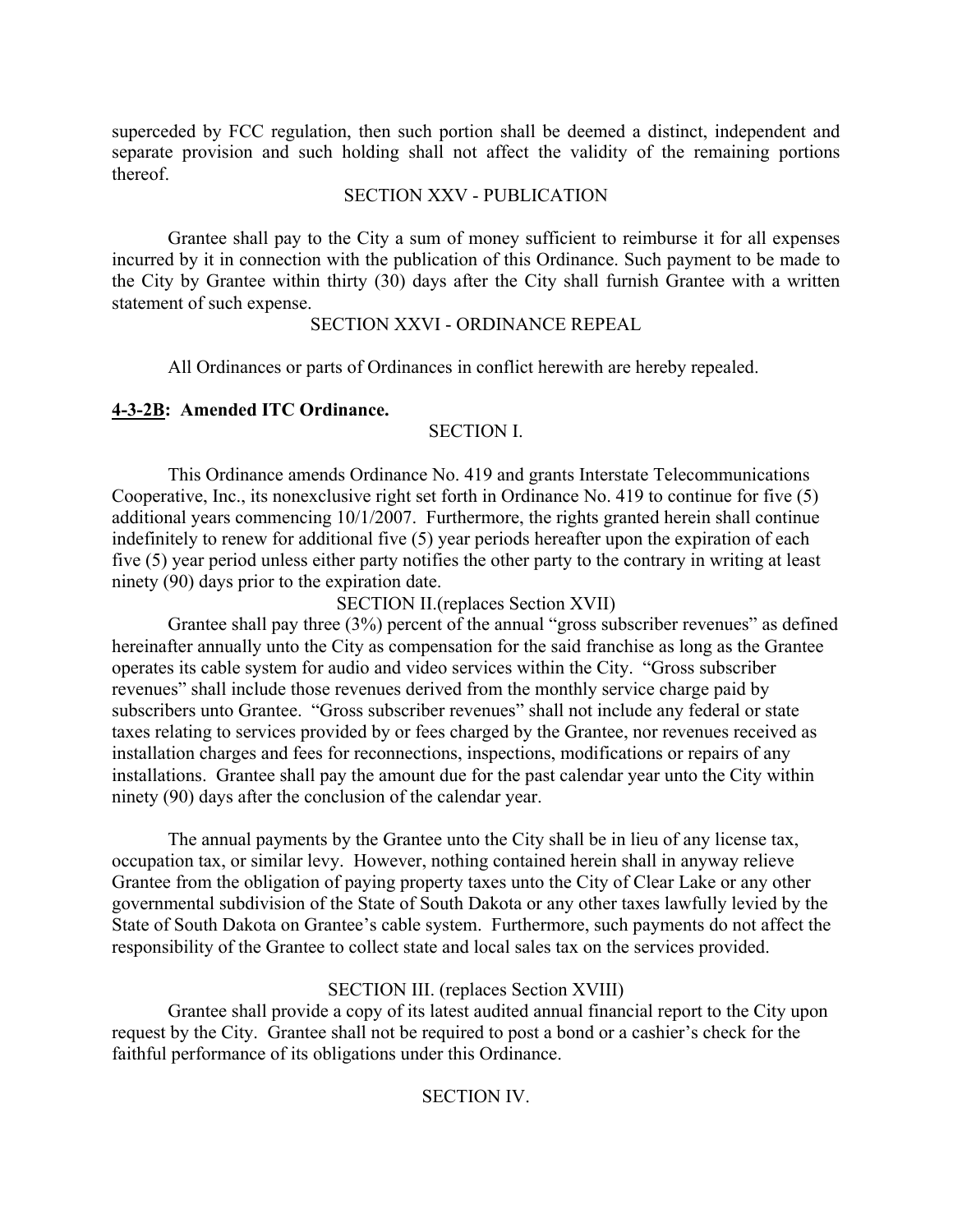All Ordinances or parts of any Ordinance in conflict herewith are hereby repealed.

#### **4-3-3: Franchises.**

The City Counsel is granted the authority to authorize the franchise to any entity or individual for services deemed necessary for the residents of the municipality.

#### **4-3-4: Municipal Property Tax Rebates**

#### **Section 1: Definitions.**

The following definitions shall apply unless the context clearly indicates or requires a different meaning.

CAPITAL ASSETS. Tangible and intangible personal property which is subject to depreciation or amortization under §§ 167 and 168 of the Internal Revenue Code of 1986, as amended to the date of adoption of this ordinance.

CONSTRUCTION COMMENCEMENT. The date earth is first excavated for the purpose of constructing a new business facility.

NEW BUSINESS FACILITY. A new building or structure that is part of a project that satisfies the requirements of this ordinance and is not ineligible.

PERSON. Any individual, firm, partnership, joint venture, association, limited liability company, limited liability partnership, corporation, trust or any group or combination thereof acting as a unit.

PROJECT. The construction, equipping and furnishing of a new business facility at a single site, and for which the commencement of construction or the ordering of equipment to be used in a new business facility.

PROPERTY TAX. The property taxes imposed by the City pursuant to City Ordinance Chapter 4-2-1.

#### **Section 2: Refund of Municipal Property Taxes**

As provided in this ordinance, any person may apply for and obtain a refund for municipal property taxes paid by the person for a new business facility or new addition that satisfies all requirements of this ordinance. Except as provided in the last sentence of this division, the refund allowed under this section pertains only to project costs incurred and paid within five (5) years of the approval of the application required. There will be no refund if the person fails to make application with the City prior to construction commencement.

A. Any new industrial structure, including a power generation facility, or an addition to an existing structure pursuant to SDCL § 10-6-137(2).

B. Any new commercial structure, or any addition to an existing structure, as described in SDCL § 10-6-137(5) pursuant to SDCL § 10-6-137(4).

C. Any new affordable housing structure containing four or more units with a monthly rental rate of the units at or below the annually calculated rent for the state's sixty percent area median income being used by the South Dakota Housing Development Authority, for a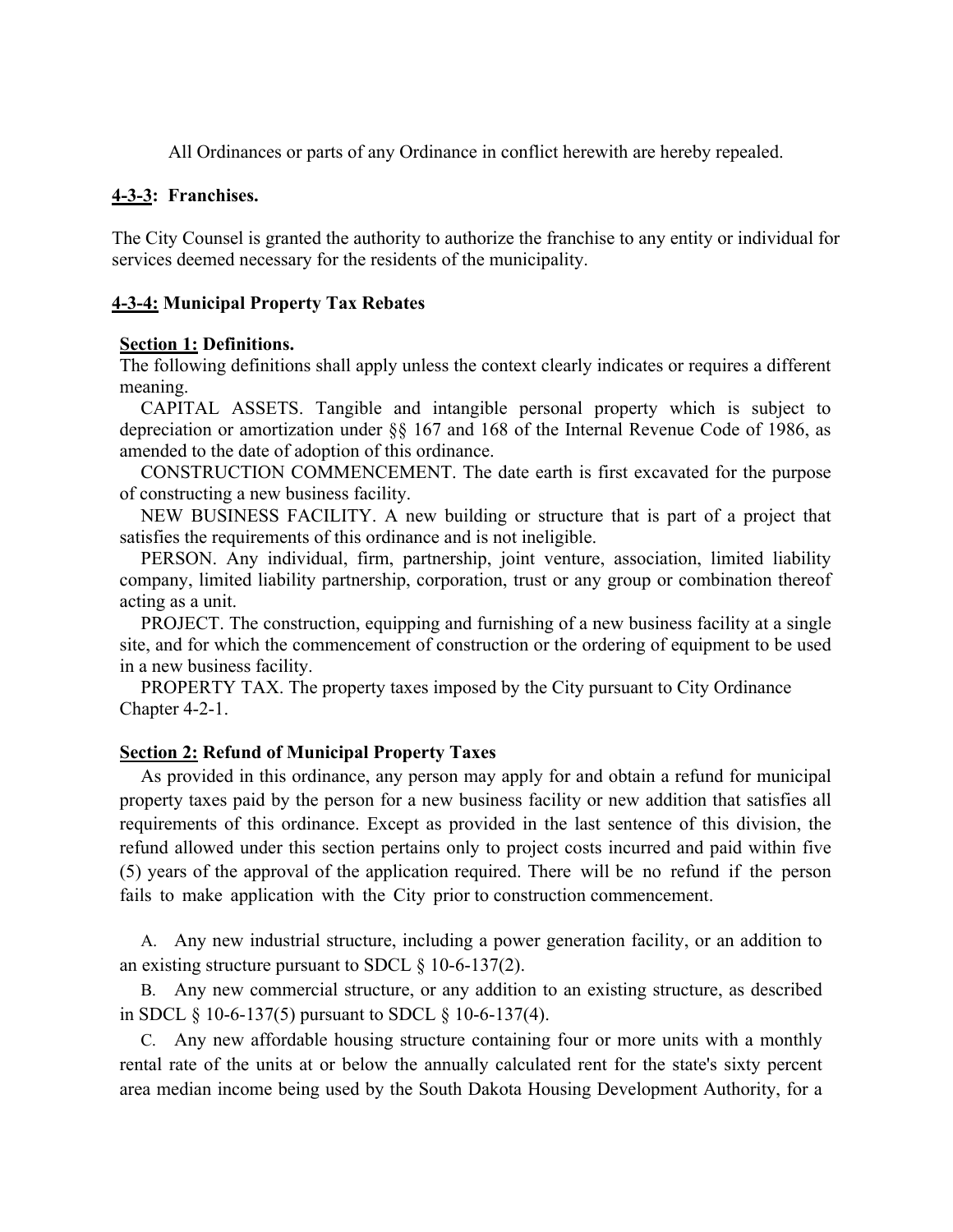minimum of ten years following the date of first occupancy, if the structure has a full and true value of seventy-five thousand dollars or more.

# **Section 3: Eligible Projects.**

No refund may be made unless:

- The project includes new construction or a new addition to a business that adds at least Seventy-Five Thousand Dollars (\$75,000) in taxable value to the city's property tax base, or an investment in non-realty capital assets of not less than Seventy-Five Thousand Dollars (\$75,000), or if the combination of new construction and non-realty capital assets exceeds Seventy-Five Thousand Dollars (\$75,000);
- The facility is used directly in:
	- A. The manufacture or processing or fabricating or compounding of personal property which is intended to be sold or leased for final use consumption;
	- B. Research and development in the:
	- 1. Social sciences;
	- 2. Humanities; and
	- 3. Physical, engineering and life sciences as those terms are defined by 2002 NAICS.
- The person makes application for the refund from the City of Clear Lake.
- The project is not ineligible under the next section.

# **Section 4: Ineligible Projects.**

A project shall not be eligible for tax refunds under this ordinance if it is:

- (a) Used predominantly for single family residential housing or transient lodging;
- (b) Used predominantly to provide health care services; or
- (c) Not subject to ad valorem real property taxation or equivalent taxes measured by gross receipts.

# **Section 5: Application for Refund.**

Any person desiring to claim a refund pursuant to this subchapter shall make application to the City prior to the earlier of the construction commencement or the ordering of equipment to be used in a new business facility. Should extenuating circumstances exist, the City Council may waive this requirement. The application shall be submitted on a form prescribed by the City. A separate application shall be submitted for each project. A receipt showing that the property taxes have been paid must be submitted along with the application for the refund. Upon the City's approval of the application by the City Council, the City Finance Officer or his/her designee shall notify the applicant that they are eligible to submit refund claims and to receive refunds as provided in this subchapter. Refund claims are not assignable or transferable except as collateral or security pursuant to SDCL57A-9.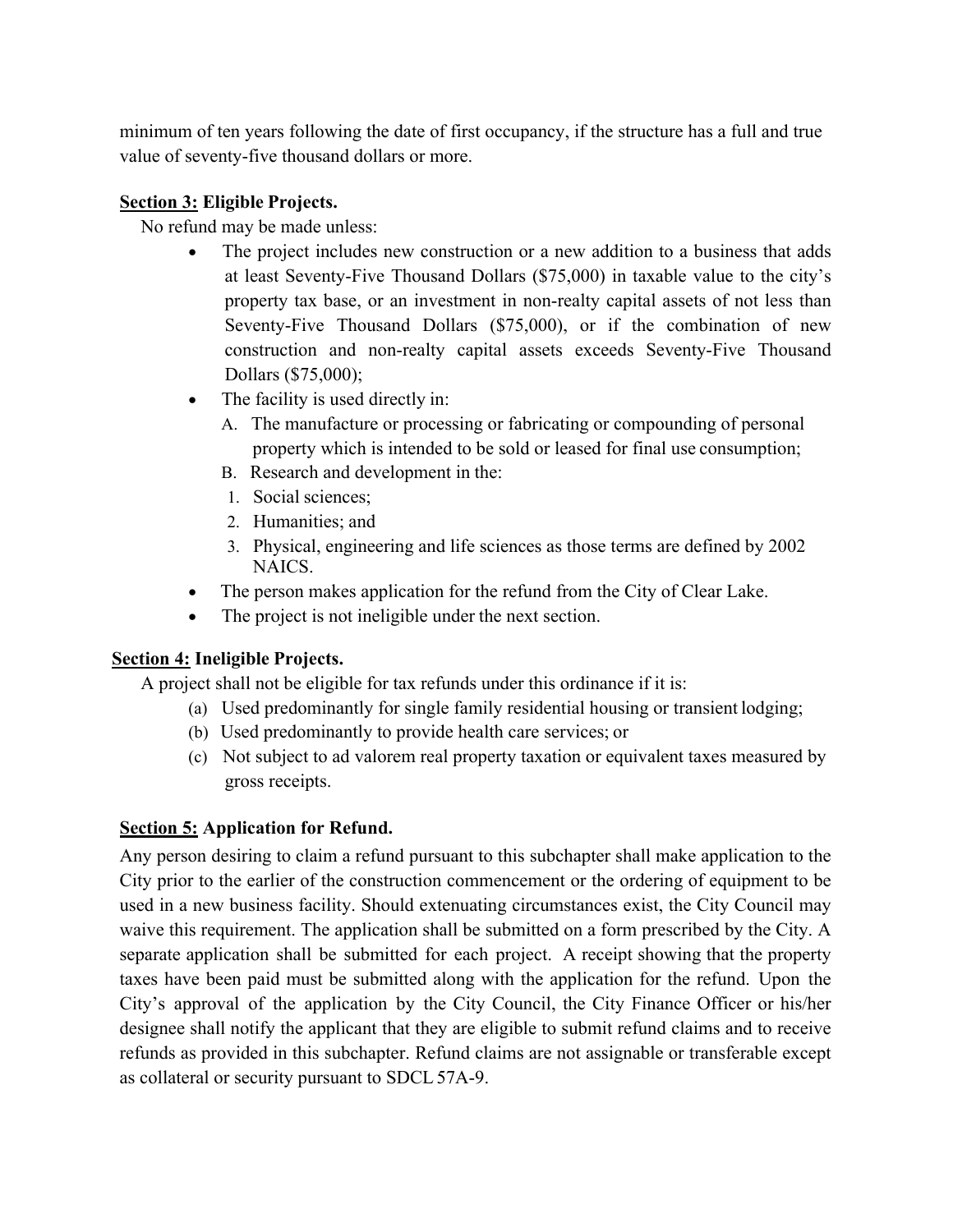#### **Section 6: Amount of Refund.**

The refund of the property taxes paid by the City with respect to the project shall be determined by the City Council. The person receiving a refund shall be entitled to retain the amount approved by the City Council if the project remains in operation in the City for at least five years.

- For the first tax year following construction, 100% of municipality tax shall be rebated back;
- For the second tax year following construction, 80% of municipality tax returned;
- For the third tax year following construction, 60% of municipality tax returned;
- For the fourth tax year following construction, 40% of municipality tax returned;
- For the fifth tax year following construction, 20% of municipality tax returned.

If the project ceases operation in the City before the end of the five-year period, the City shall be entitled to repayment of all or a portion of the amount refunded, the refund being prorated based upon the time remaining in the five-year minimum term. Any amount the City is entitled to recover under this section shall constitute a debt to the City and a lien in favor of the City upon all property and rights to property whether real or personal belonging to the claimant and may be recovered in an action of the debt.

# **Section 7: Submission of Returns and Payment.**

Any person who is eligible for a refund pursuant to this subchapter shall submit a written request to the City prior to the end of the calendar year. No interest shall be paid on the refund amount.

### **Section 8: Payment of Amount Withheld.**

The amounts withheld by the City shall be retained until the project has been completed and the claimant has met all the conditions of this ordinance, at which time all sums retained shall be paid to claimant.

### **Section 9: Improper Claims.**

If any claim has been fraudulently presented or supported as to any item in the claim, or if the claimant fails to meet all the conditions of this subchapter, then the claim may be rejected in its entirety and all sums previously refunded to the claimant shall constitute a debt to the City and a lien in favor of the City upon all property and rights to property whether real or personal belonging to the claimant and may be recovered in an action of debt.

*Adopted September 17, 2021 – Ord. #604*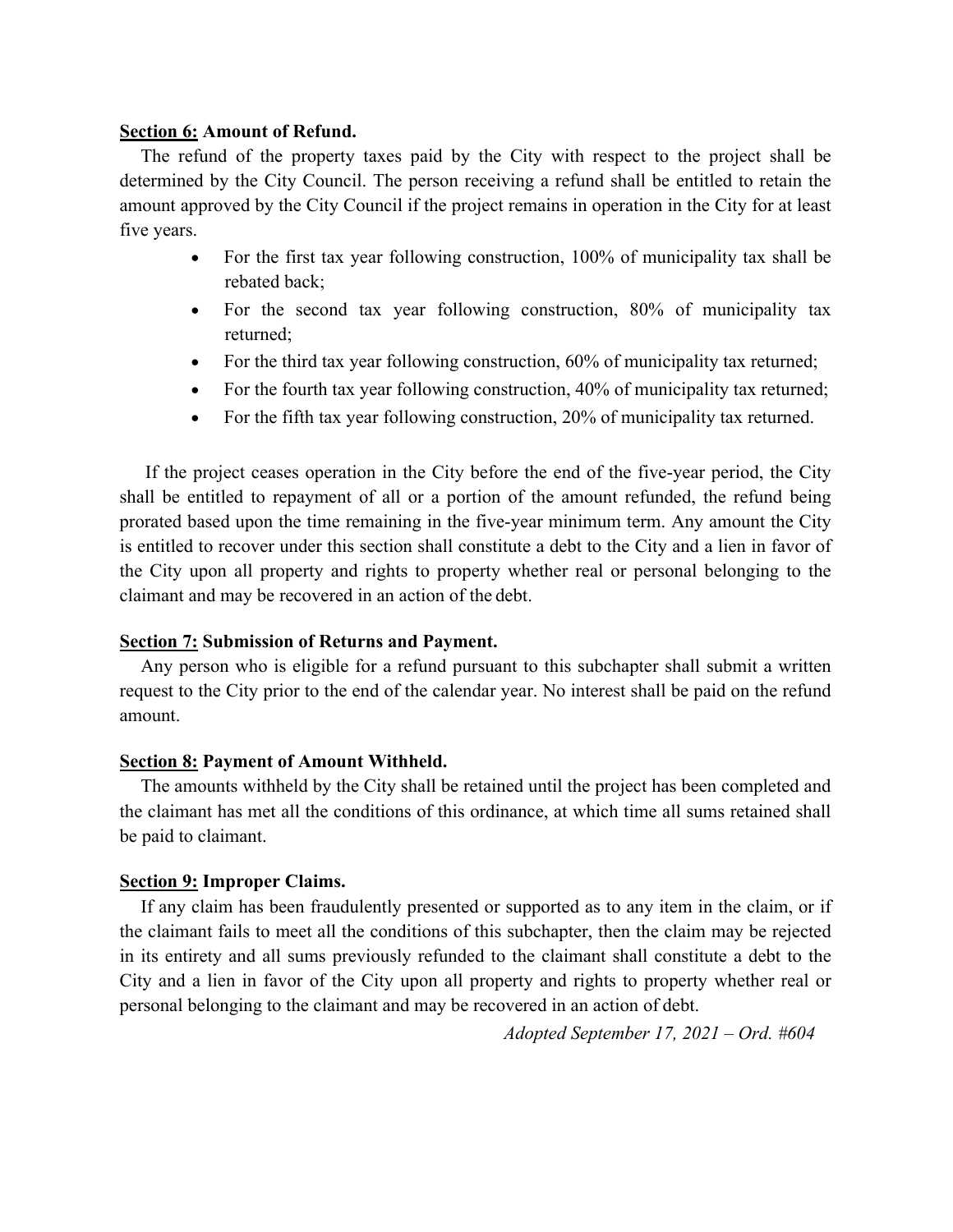# **CHAPTER 4-4: CANNABIS DISPENSARIES**

# **4-4-1: Definitions:**

**Cannabis (or Marijuana):** all parts of any plant of the genus cannabis, whether growing or not, in its natural and unaltered state, except for drying or curing and crushing or crumbling. The term includes an altered state of marijuana absorbed into the human body. The term does not include fiber produced from the mature stalks of such plant, or oil or cake made from the seeds of such plant. The term does not include the plant Cannabis sativa L. (hemp) and any part of that plant, including the seeds thereof and all derivatives, extracts, cannabinoids, isomers, acids, salts, and salts of isomers, whether growing or not, with a delta-9 tetrahydrocannabinol concentration of not more than three-tenths of one percent on a dry weight basis.

**Cannabis Cultivation Facility:** in addition to the definition in SDCL 34-20G-1, this term is further defined as a legally licensed entity that acquires, possesses, cultivates, delivers, transfers, transports, supplies, or sells cannabis and related supplies to a cannabis establishment.

**Cannabis Dispensary:** in addition to the definition in SDCL 34-20G-1, this term is further defined as a legally licensed entity that acquires, possesses, stores, delivers, transfers, transports, sells, supplies, or dispenses cannabis, cannabis products, paraphernalia, or related supplies and educational materials.

**Cannabis Establishment:** a cannabis cultivation facility, a cannabis testing facility, a cannabis product manufacturing facility, or a cannabis dispensary.

**Cannabis Product Manufacturing Facility**: in addition to the definition in SDCL 34-20G-1, this term is further defined as a legally licensed entity that acquires, possesses, manufactures, delivers, transfers, transports, supplies, or sells cannabis products to a cannabis dispensary.

**Cannabis Products:** any concentrated cannabis, cannabis extracts, and products that are infused with cannabis or an extract thereof and are intended for use or consumption by humans. The term includes edible cannabis products, beverages, topical products, ointments, oils, and tinctures.

**Cannabis Testing Facility:** in addition to the definition in SDCL 34-20G-1, this term is further defined as a legally licensed entity legally authorized to analyze the safety and potency of cannabis.

# **4-4-2: Prohibition of Uses**

All uses and structures not specifically listed as a permitted use, special permitted use, or as a conditional use in a particular zoning district shall be prohibited in said district.

# **4-4-3: Permitted Use:**

The permitted use or special permitted use where a Cannabis Dispensary is allowed would be in a "C-1" General Commercial Zoning District.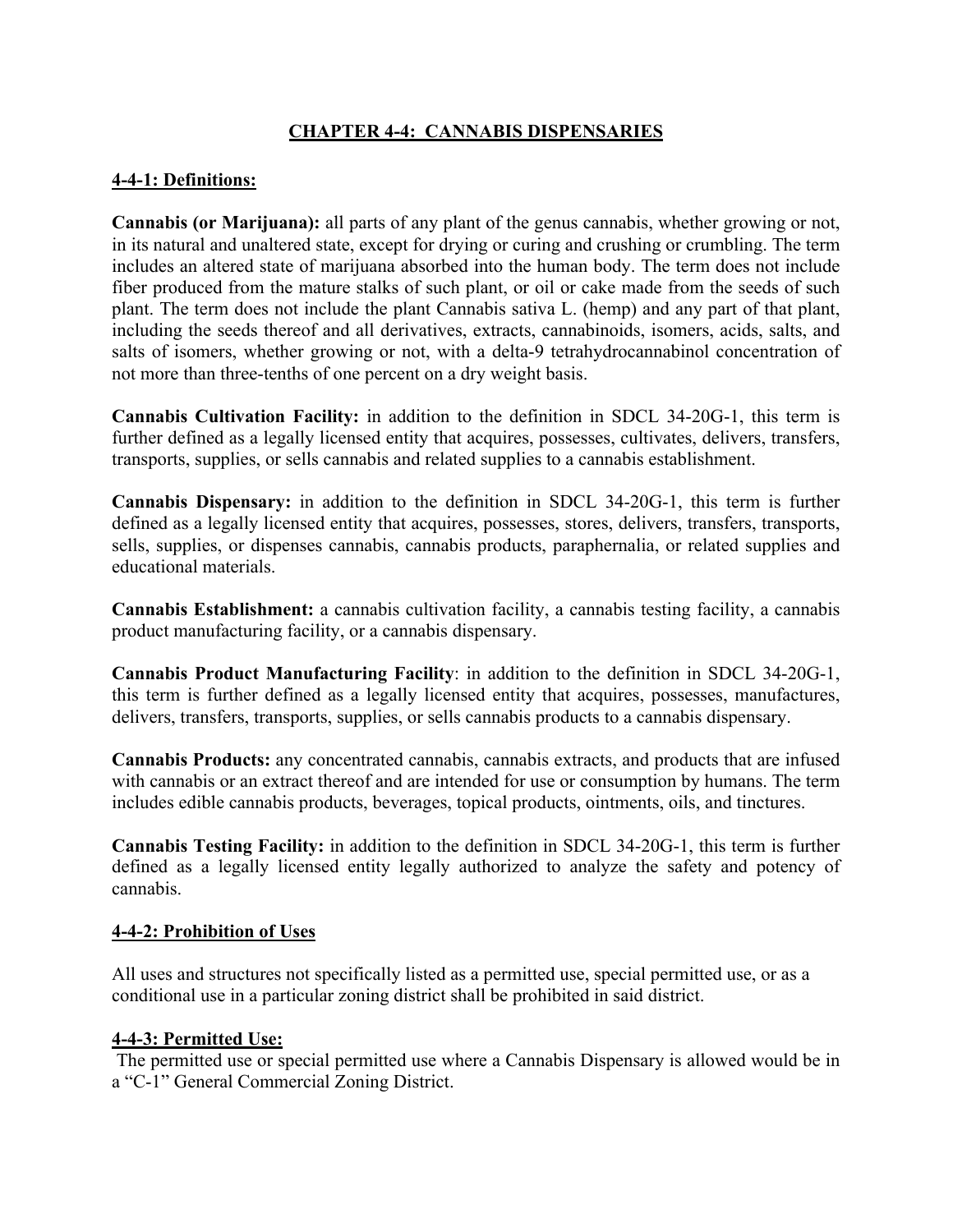### **4-4-4: Cannabis Dispensary Regulations:**

- A. Maximum Number of Cannabis Dispensaries.
	- 1. In the development and execution of these regulations, it is recognized that there are some uses which because of their very nature, are recognized as having serious objectionable operational characteristics, particularly when several of them are concentrated under certain circumstances thereby having a potential deleterious effect upon the adjacent areas. Special regulation of these uses is necessary to ensure that these adverse effects will not contribute to the blighting or downgrading of the surrounding neighborhood. The primary control or regulation is for the purpose of preventing a concentration of these uses in any one area.
	- 2. The City of Clear Lake shall allow up to one (1) cannabis dispensary provided the time, place, and manner of said dispensaries comply with this ordinance.
- B. Required Separation Distances
	- 1. A cannabis dispensary shall be located not less than one thousand (1,000) feet from a public or private school existing before the date of the cannabis dispensary application;
	- 2. A cannabis dispensary shall be located not less than five hundred (500) feet from a church, public park, library or daycare facility, existing before the date of the cannabis dispensary application;
	- 3. Prescribed separation/setback distances from certain existing uses are to be measured from the lot line of the property where the dispensary is proposed.
- C. Other Locational Requirements
	- a. Permanent or temporary dispensaries are prohibited in all other zoning districts and not eligible for a home occupation use.
	- b. It shall be unlawful to operate a dispensary in a building which contains a residence or a mixed-use building with commercial and residential uses.
- D. Controlled Access No cannabis establishment shall share premises with or permit access directly from another cannabis establishment, business that sells alcohol or tobacco, or, if allowed by law, other cannabis establishment.
- E. Hours of operation:
	- 1. Cannabis dispensaries are allowed to be open between the hours of 9:00 AM and 5:00 PM on Monday through Friday.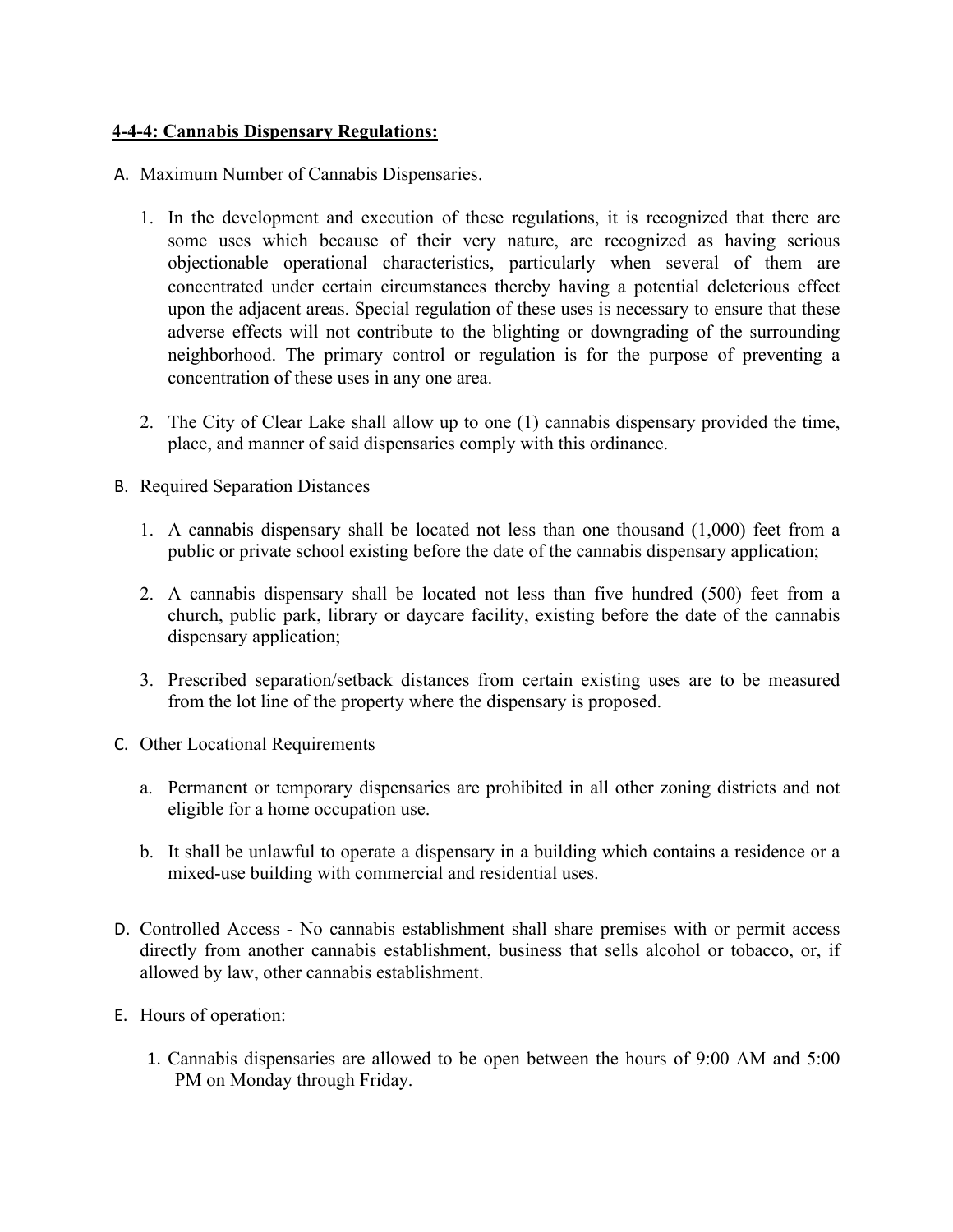- F. Documentation of State Licensure.
	- 1. No cannabis dispensary shall acquire, possess, store, deliver transfer, transport, supply or dispense cannabis, cannabis products, paraphernalia without providing documentation of licensure from the State of South Dakota.
- G. The zoning official is authorized to issue permits (building/conditional use) for cannabis dispensaries subject to following:
	- 1. Submission of a site plan containing the following:
		- a. Any information required for applicable building permit,
		- b. Ingress and egress plan
		- c. Parking plan
		- d. Lighting plan (including security lighting)
		- e. Screening/security fencing plan,
		- f. Refuse plan;
		- g. Hours of Operation;
		- h. Any other information as lawfully may be required by the Zoning official to determine compliance with this ordinance
	- 2. Documentation of ability to meet setback/separation requirements.
	- 3. Documentation of State Licensure:
- H. All Cannabis Establishments are required to be constructed in conformance with the 2021 Edition of the International Building Code and International Fire Code.

*Adopted October 5, 2021 – Ord No. 609*

# **CHAPTER 4-5: CANNABIS LICENSING**

### **4-5-1: Purpose and Intent:**

The City Council of the City of Clear Lake enacts the following licensing ordinances in order to ensure that cannabis establishments within the municipal boundaries of the City operate in a manner which complies with state laws and regulations, protects the health, safety, and welfare of the general public, prevents potential conflicts and issues arising from ownership and employees, recognizes certain safety and security considerations, and minimizes risk of unauthorized use or access of cannabis by the general public.

### **4-5-2: Definitions:**

Unless an alternative definition is explicitly stated in this section, this chapter utilizes the definitions for cannabis-related terms which are defined by SDCL 34-20G-1.

**Cannabis (or Marijuana):** all parts of any plant of the genus cannabis, whether growing or not, in its natural and unaltered state, except for drying or curing and crushing or crumbling. The term includes an altered state of marijuana absorbed into the human body. The term does not include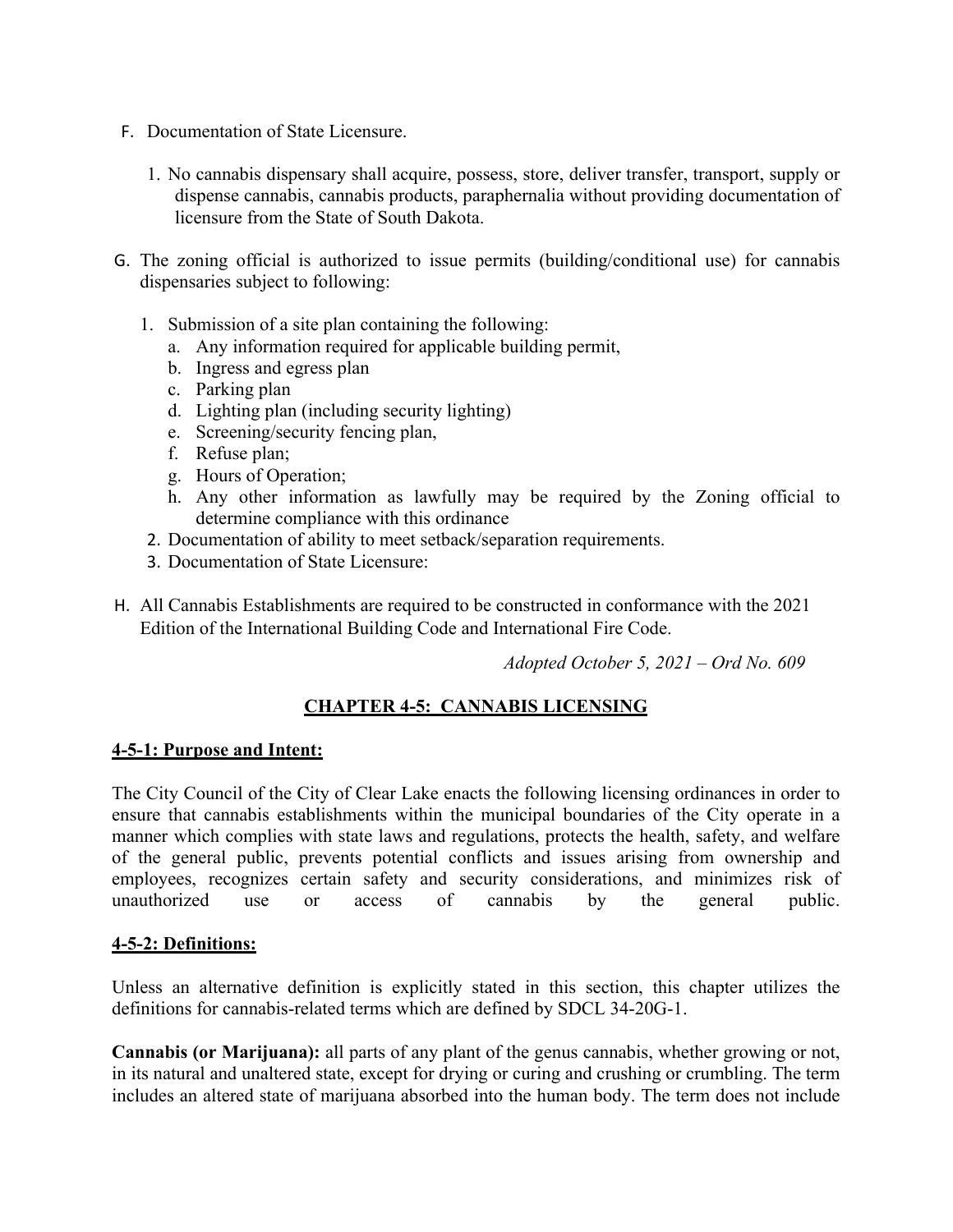fiber produced from the mature stalks of such plant, or oil or cake made from the seeds of such plant. The term does not include the plant Cannabis sativa L. and any part of that plant, including the seeds thereof and all derivatives, extracts, cannabinoids, isomers, acids, salts, and salts of isomers, whether growing or not, with a delta-9 tetrahydrocannabinol concentration of not more than three-tenths of one percent on a dry weight basis.

**Cannabis Cultivation Facility:** in addition to the definition in SDCL 34-20G-1, this term is further defined as a legally licensed entity that acquires, possesses, cultivates, delivers, transfers, transports, supplies, or sells cannabis and related supplies to a cannabis establishment.

**Cannabis Dispensary:** in addition to the definition in SDCL 34-20G-1, this term is further defined as a legally licensed entity that acquires, possesses, stores, delivers, transfers, transports, sells, supplies, or dispenses cannabis, cannabis products, paraphernalia, or related supplies and educational materials.

**Cannabis Establishment:** cannabis cultivation facility, a cannabis testing facility, a cannabis product manufacturing facility, or a cannabis dispensary.

**Cannabis Product Manufacturing Facility:** in addition to the definition in SDCL 34-20G-1, this term is further defined as a legally licensed entity that acquires, possesses, manufactures, delivers, transfers, transports, supplies, or sells cannabis products to a cannabis dispensary.

**Cannabis Products:** any concentrated cannabis, cannabis extracts, and products that are infused with cannabis or an extract thereof, and are intended for use or consumption by humans. The term includes edible cannabis products, beverages, topical products, ointments, oils, and tinctures

**Cannabis Testing Facility:** in addition to the definition in SDCL 34-20G-1, this term is further defined as a legally licensed entity legally authorized to analyze the safety and potency of cannabis.

# **Department:** the South Dakota Department of Health **4-5-3: License Required**

- (a) No cannabis establishment may be located or operate in the city without the appropriate valid and current cannabis establishment license issued by the city pursuant to this article. A violation of this provision is subject to the general penalty provision in Chapter 4-5-16. Each day of the violation constitutes a separate offense.
- (b) No cannabis establishment may be located or operate in the city without the appropriate valid and current cannabis establishment registration certificate issued by the Department pursuant to rules promulgated under SDCL 34-20G. A violation of this provision is subject to the general penalty provision in Chapter 4-5-16. Each day of the violation constitutes a separate offense.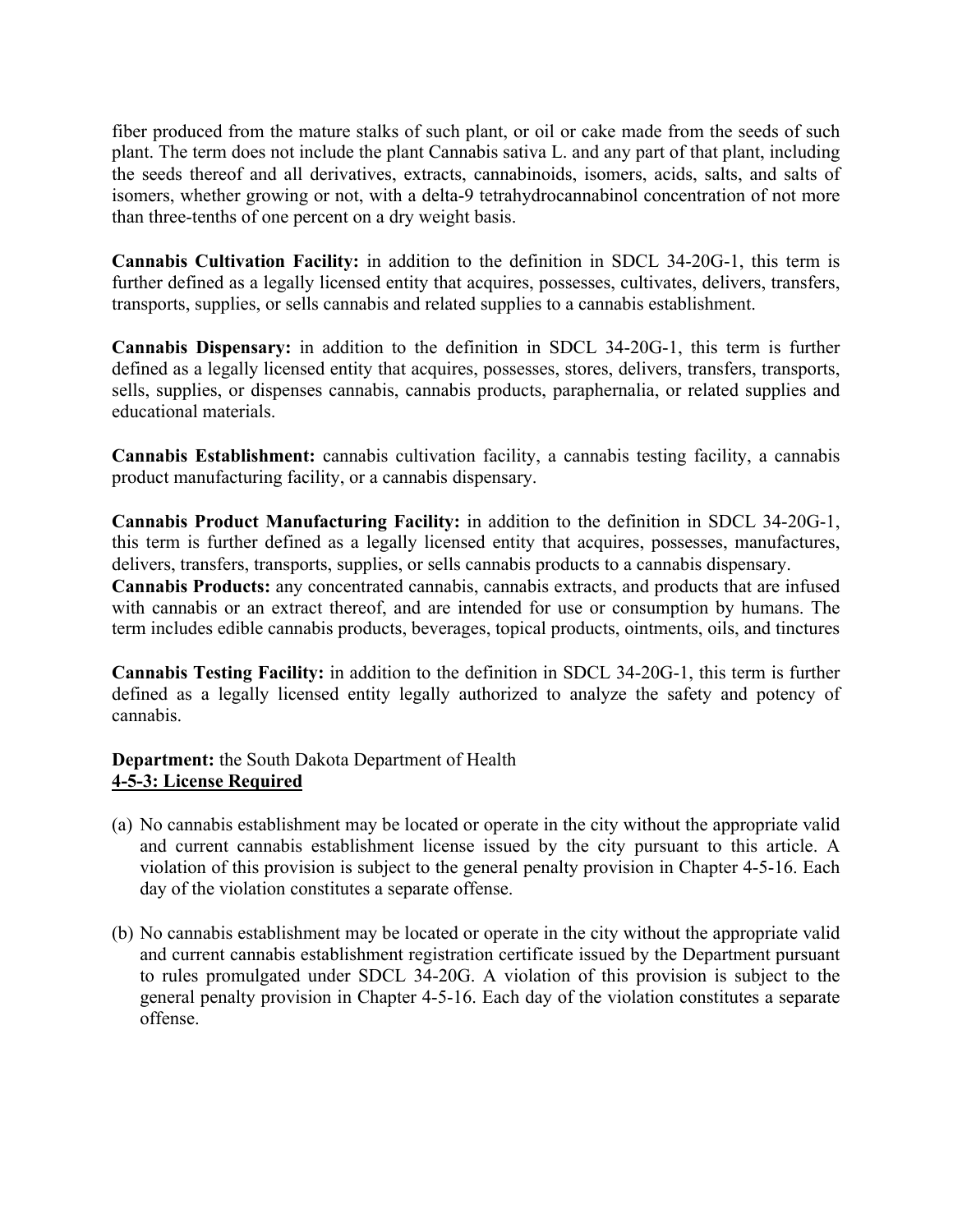# **4-5-4: License Application:**

- (a) An application for a cannabis establishment license must be made on a form provided by the city. No other application form will be considered.
- (b) The applicant must submit the following:
	- 1. A minimum application fee of \$5,000, with the highest bidder being granted a license. The City of Clear Lake will reimburse \$0 for applicants who fail to obtain a registration certificate from the South Dakota Department of Health.
	- 2. An application that will include, but is not limited to, the following:
		- i. The legal name of the prospective cannabis establishment;
		- ii. The physical address of the prospective cannabis establishment that meets the zoning ordinance requirements in Chapter 2.10, as well as any location requirements pursuant SDCL 34-20G and the administrative rules promulgated thereunder.
	- iii. The name, address, and birth date of each principal officer, owner, and board member of the proposed cannabis establishment.
	- iv. A sworn statement that no principal officer, owner, or board member has been convicted of a violent felony offense in the previous ten (10) years in any jurisdiction.
	- v. Any additional information requested by the city.

### **4-5-5: Issuance of License:**

- (a) The city will issue a license unless:
	- 1. The applicant has made a false statement on the application or submits false records or documentation; or
	- 2. Any owners, principal officer, or board member of the applicant is under the age of twenty-one (21) years; or
	- 3. Any owner, principal officer, or board member of the applicant has been convicted of a violent felony offense in the previous ten (10) years in any jurisdiction;
	- 4. The proposed location does not meet the applicable zoning requirements under Chapter 2.10;
	- 5. The proposed location does not meet all location requirements under SDCL 34-20G and the administrative rules promulgated thereunder;
	- 6. The license is to be used for a business prohibited by state or local law, statute, rule,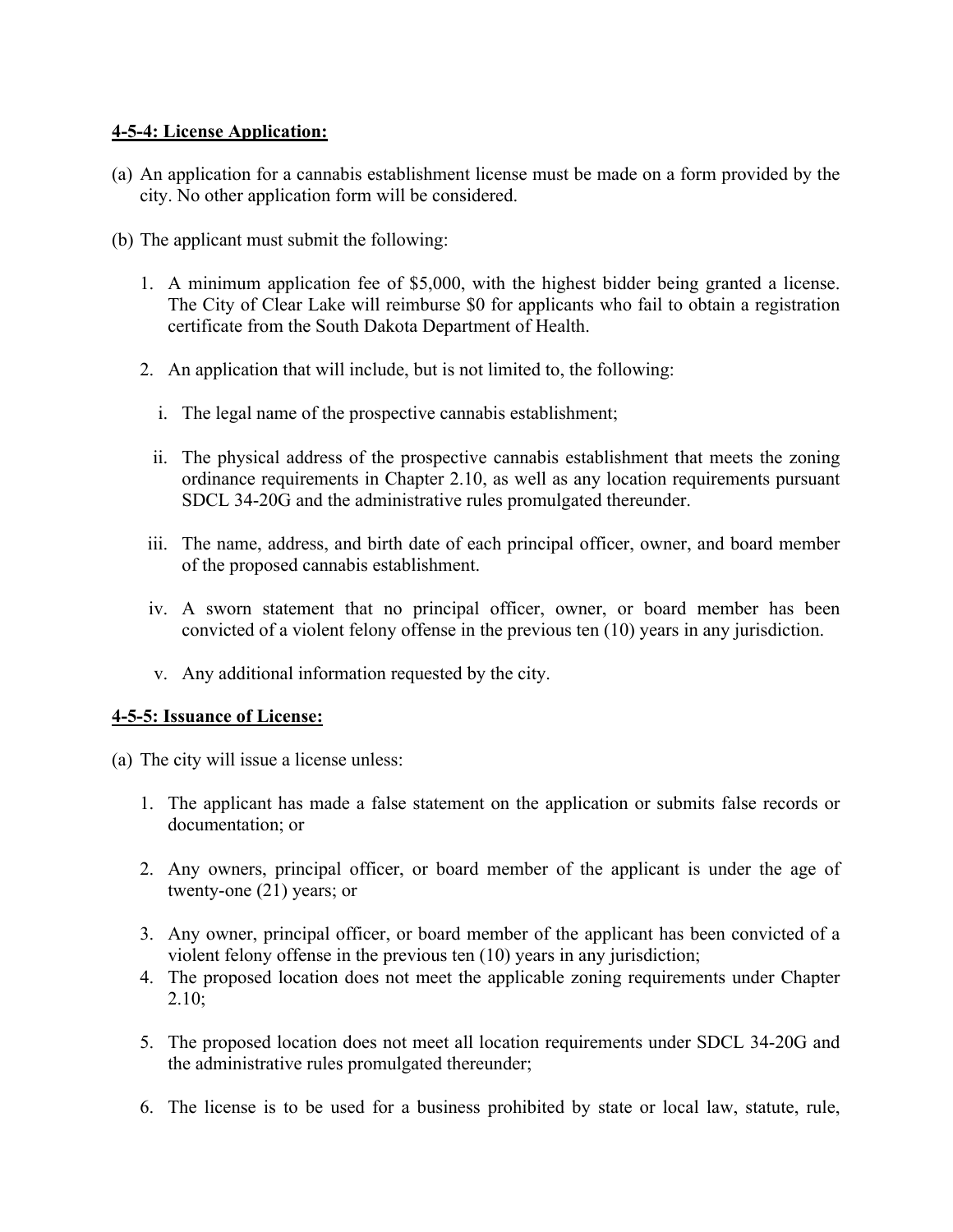ordinance, or regulation; or

- 7. Any owner, principal officer, or board member of the applicant has had a cannabis establishment license revoked by the city or a registration certificate revoked by the state; or
- 8. An applicant, or an owner, principal officer, or board member thereof, is overdue in payment to the city of taxes, fees, fines, or penalties assessed against or imposed upon the applicant in relation to any cannabis establishment; or
- 9. The applicant will not be operating the business for which the license would be issued.
- (b) In the case of an application for a cannabis dispensary license, the city will reject the application if the limit on the number of cannabis dispensaries has been reached.
- (c) The license must be posted in a conspicuous place at or near the entrance to the cannabis establishment so that it may be easily read at any time.

### **4-5-6: City Neutrality as to Applicants:**

(a) Upon request from the Department as to the City's preference of applicants, the City will neither support nor oppose any registration certificate application under consideration by the Department. Likewise, if inquiry is made by the Department, the City of Clear Lake will abstain from endorsing any application as beneficial to the community.

### **4-5-7: Number of Cannabis Dispensaries:**

(a) No more than one (1) cannabis dispensary shall be allowed to operate in the City at any time.

# **4-5-8: Expiration of License and Renewal:**

- (a) Each license expires one year from the date of issuance and may be renewed only by making application as provided in 4-5-4. Application for renewal must be submitted at least thirty (30) days before the expiration date. The license holder must continue to meet the license requirements to be eligible for a renewal.
- (b) The renewal fee is \$5,000. The City will reimburse \$0 for applicants who fail to obtain a renewal of their registration certificate from the Department.
- (c) Failure to renew a license in accordance with this section may result in additional fees. Upon expiration of the license, the city may order closure of the cannabis establishment.
- (d) If a license holder has not operated an establishment for which it holds a license in the preceding twelve (12) months, the license will not be renewed.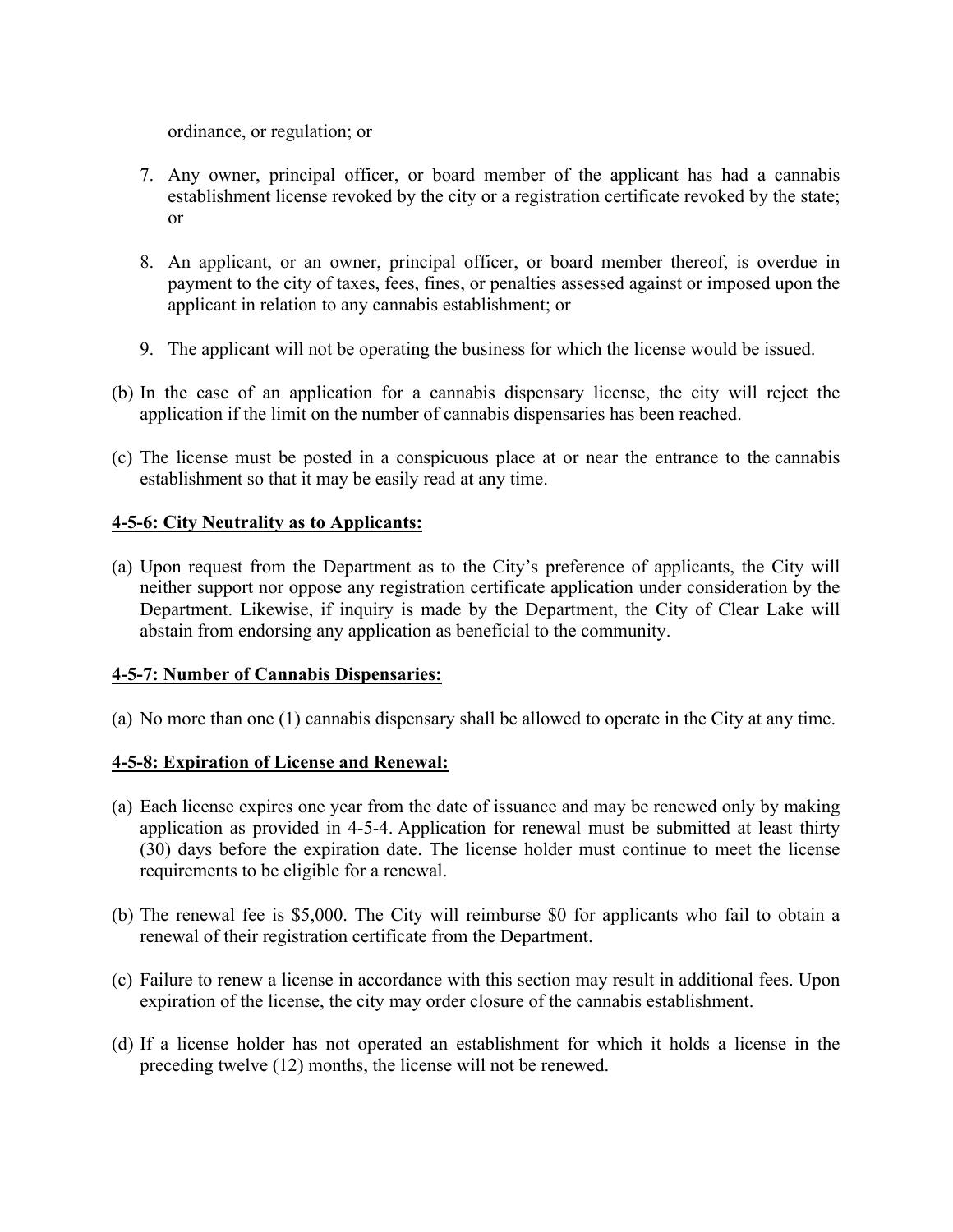### **4-5-9: Suspension**

- (a) A license may be suspended if the license holder or an employee or agent of the license holder:
- 1. Violates or is otherwise not in compliance with any section of this article.
- 2. Consumes or smokes or allows any person to consume or smoke cannabis on the premises of the cannabis establishment.
- 3. Knowingly dispenses or provides cannabis or cannabis products to an individual or business to whom it is unlawful to provide cannabis or cannabis products.
- (b) A license may be suspended if the license holder has its Department-issued registration certificate suspended, revoked, or not renewed by the Department or if the registration certificate is expired.
- (c) A license may be suspended if the license holder creates or allows to be created a public nuisance at the cannabis establishment.

### **4-5-10: Revocation**

- (a) A license may be revoked if the license is suspended under Section 4-5-9 and the cause for the suspension is not remedied.
- (b) A license may be revoked if the license is subject to suspension under Section 4-5-9 because of a violation outlined in that section and the license has been previously suspended in the preceding 24 months.
- (c) A license is subject to revocation if a license holder or employee of a license holder:
	- 1. Gave false or misleading information in the material submitted during the application process;
	- 2. Knowingly allowed possession, use, or sale of non-cannabis controlled substances on the premises;
	- 3. Operated the cannabis establishment or the business of the cannabis establishment for which a license is required under this article while the license was suspended;
	- 4. Repeated violations of Section 4-5-11;
	- 5. Operated a function of a cannabis establishment for which the license holder was not licensed (e.g., a licensed cannabis cultivation facility conducting cannabis testing functions without a cannabis testing establishment license);
	- 6. A license holder, or an owner, principal officer, or board member thereof, is delinquent in payment to the city, county, or state for any taxes or fees related to the cannabis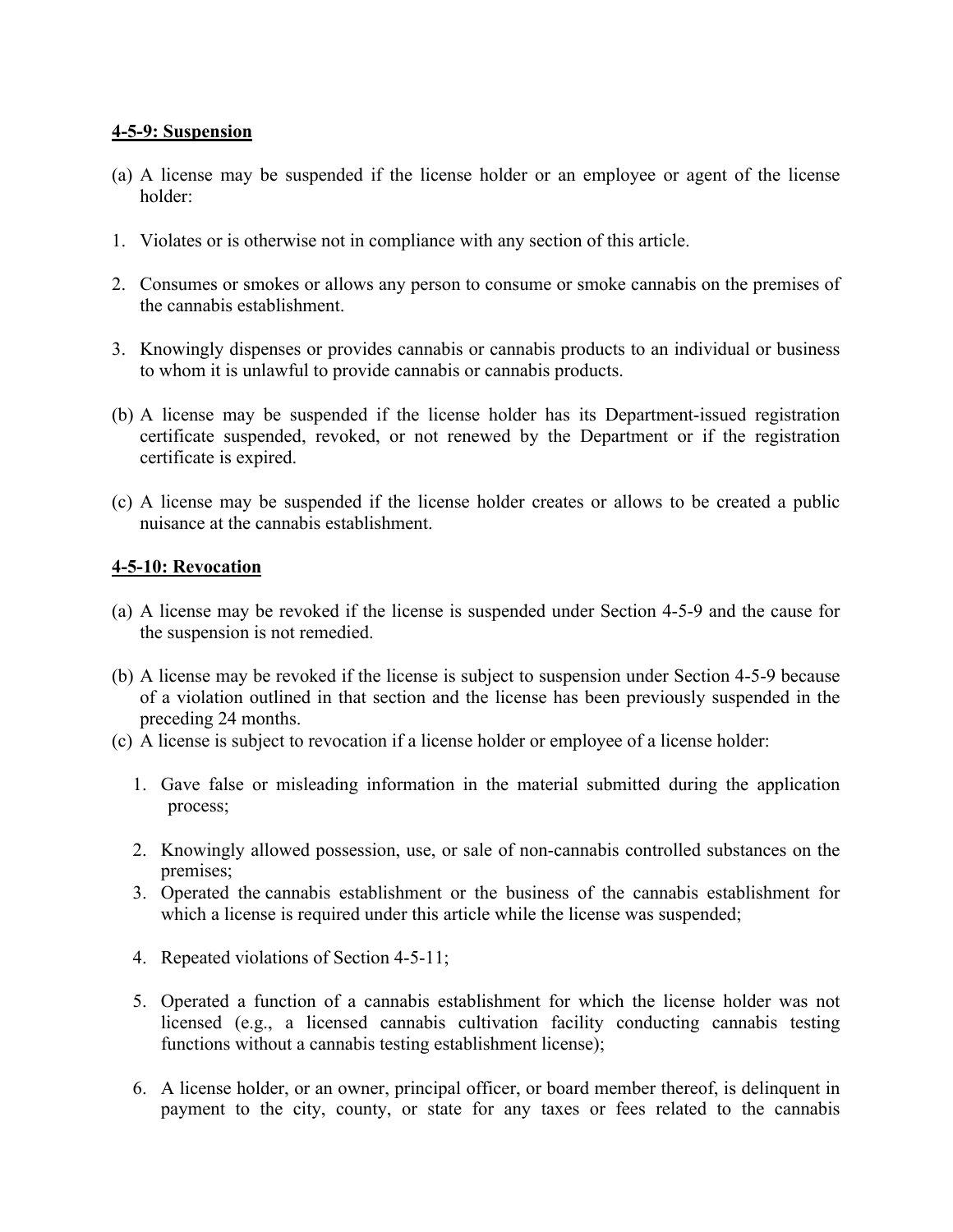establishment;

- 7. A license holder, or an owner, principal officers, or board member thereof, has been convicted of, or continues to employ an employee who has been convicted of, a disqualifying felony offense as defined by SDCL 34-20G; or
- 8. The license holder has its Department-issued registration certificate suspended, revoked, or not renewed or the registration certificate is expired.
- 9. The license holder allows a public nuisance to continue after notice from the City.

### **4-5-11. Suspension and Revocation Process**

- (a) The license holder will receive a notice of intent to suspend or notice of intent to revoke informing the license holder of the violation and the city's intention to suspend or revoke the license. The notice will be hand delivered to the license holder or an employee or agent of the license holder or sent by certified mail, return receipt requested to the physical address of the cannabis establishment.
- (b) If the license holder disputes the suspension or revocation, the license holder has ten (10) days from the postmark date on the notice or the date the notice was hand delivered to request a hearing before a hearing panel, which will consist of the Mayor, Finance Officer, and the full council. License holder will be responsible for paying the council fees for a special meeting.
- (c) A suspension will be for thirty (30) days and begins ten (10) days after the postmark date on the notice or the date the notice is hand delivered unless the license holder exercises its rights to process and appeal, in which case the suspension takes effect upon the final determination of suspension.
- (d) A revocation will be for one (1) year and begins ten (10) days after the postmark date on the notice or the date the notice is hand delivered unless the license holder appeals the revocation, in which case the revocation takes effect upon the final determination of revocation.
- (e) The license holder who has had the license revoked may not be issued any cannabis establishment license for one year from the date the revocation became effective.

# **4-5-12: Appeal**

An applicant or license holder who has been denied a license or renewal of a license or who has had a license suspended or revoked under this article may appeal to the City Council by submitting a written appeal within ten (10) days of the postmark on the notice of denial, nonrenewal, suspension, or revocation. The written appeal must be submitted to the City Finance Office, 125 3<sup>rd</sup> Ave S., PO BOX 107, Clear Lake, South Dakota, 57226. The appeal will be considered by the City Council at a regularly scheduled meeting within one month of the receipt